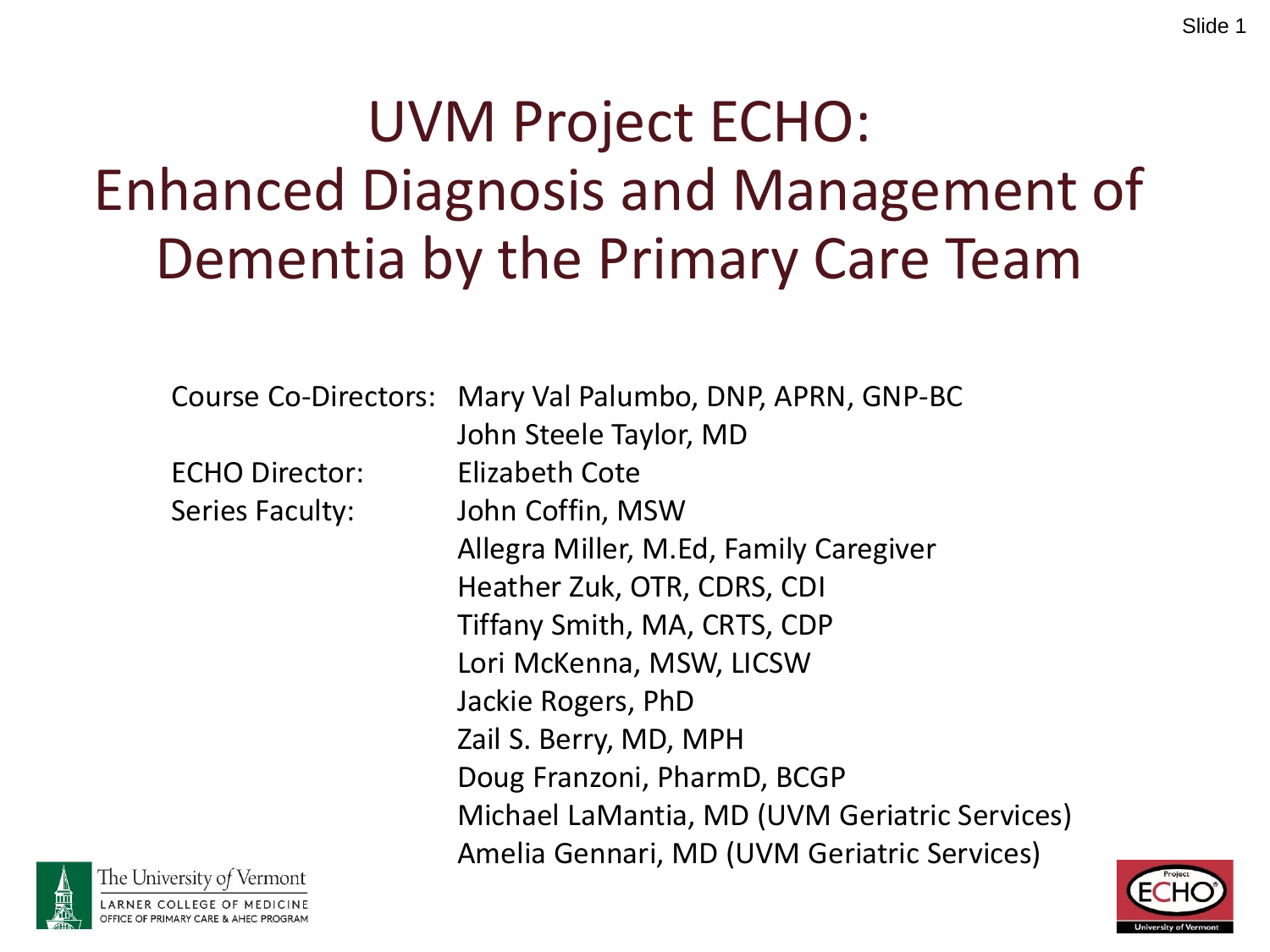#### • RECORDING OF SESSION TO BEGIN



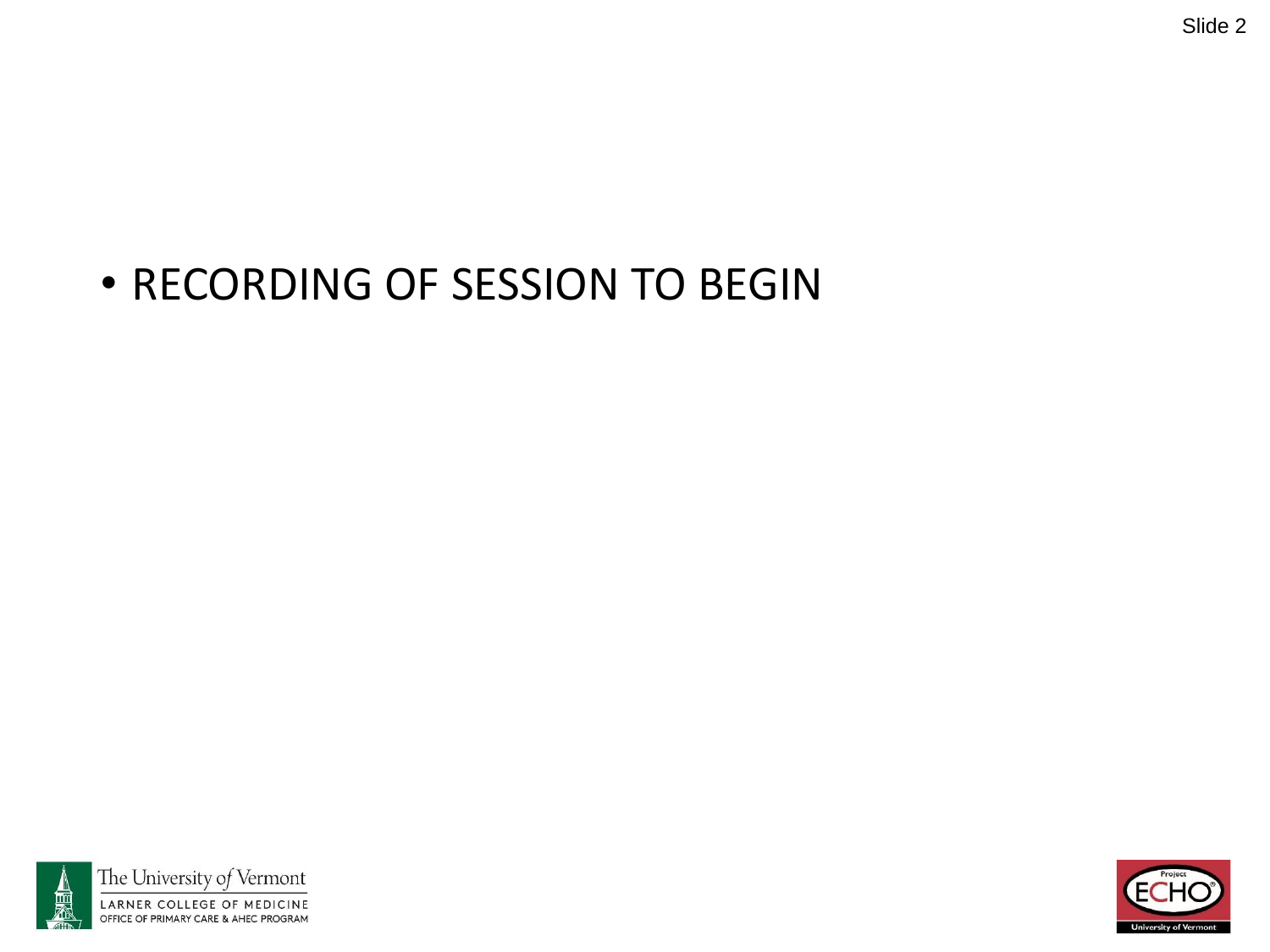## Agenda

- Introductions
- Objectives
- Didactic Presentation (~20-30 min)
- Case presentation
	- Clarifying questions
	- Participants then faculty panel
- Discussion
- Recommendations
- Summary
- Closing Announcements
	- Submission of new cases
	- Completion of evaluations





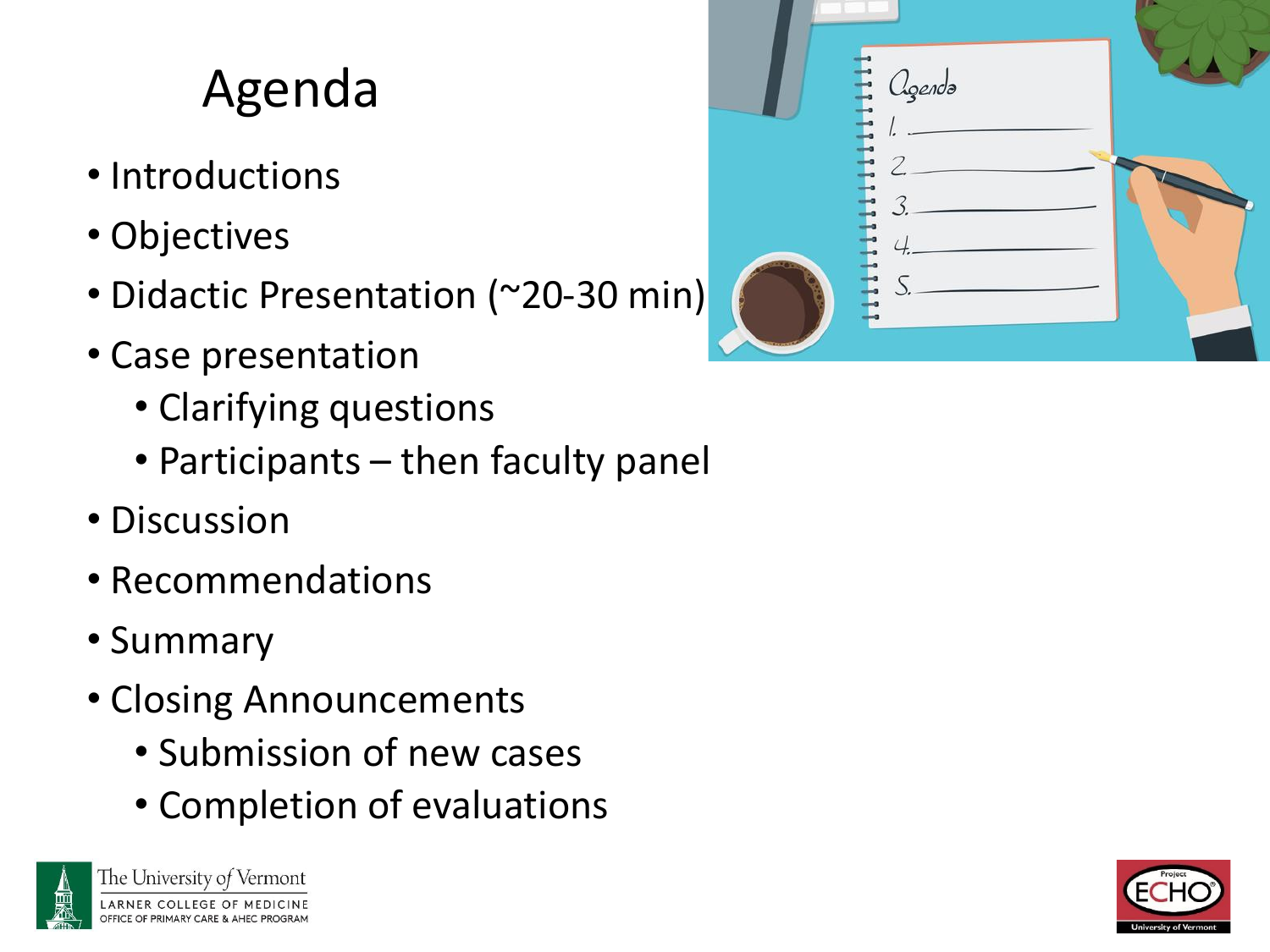#### Series Objectives

#### **Learning objectives for this ECHO series include being able to:**

- Describe current standard of care for diagnosis, treatment, and care of patients with cognitive impairment, Alzheimer's disease (AD), and dementias – evidence-based review and approaches.
- Name non-pharmacological resources for family caregivers including caregiver supports and assistance in management of caregiver stress.
- List pharmacologic approaches to sleep and behavioral issues.
- Discuss side effects of pharmacologic approaches to sleep and behavioral issues.
- Identify Vermont-specific rules regarding driving and guardianship.



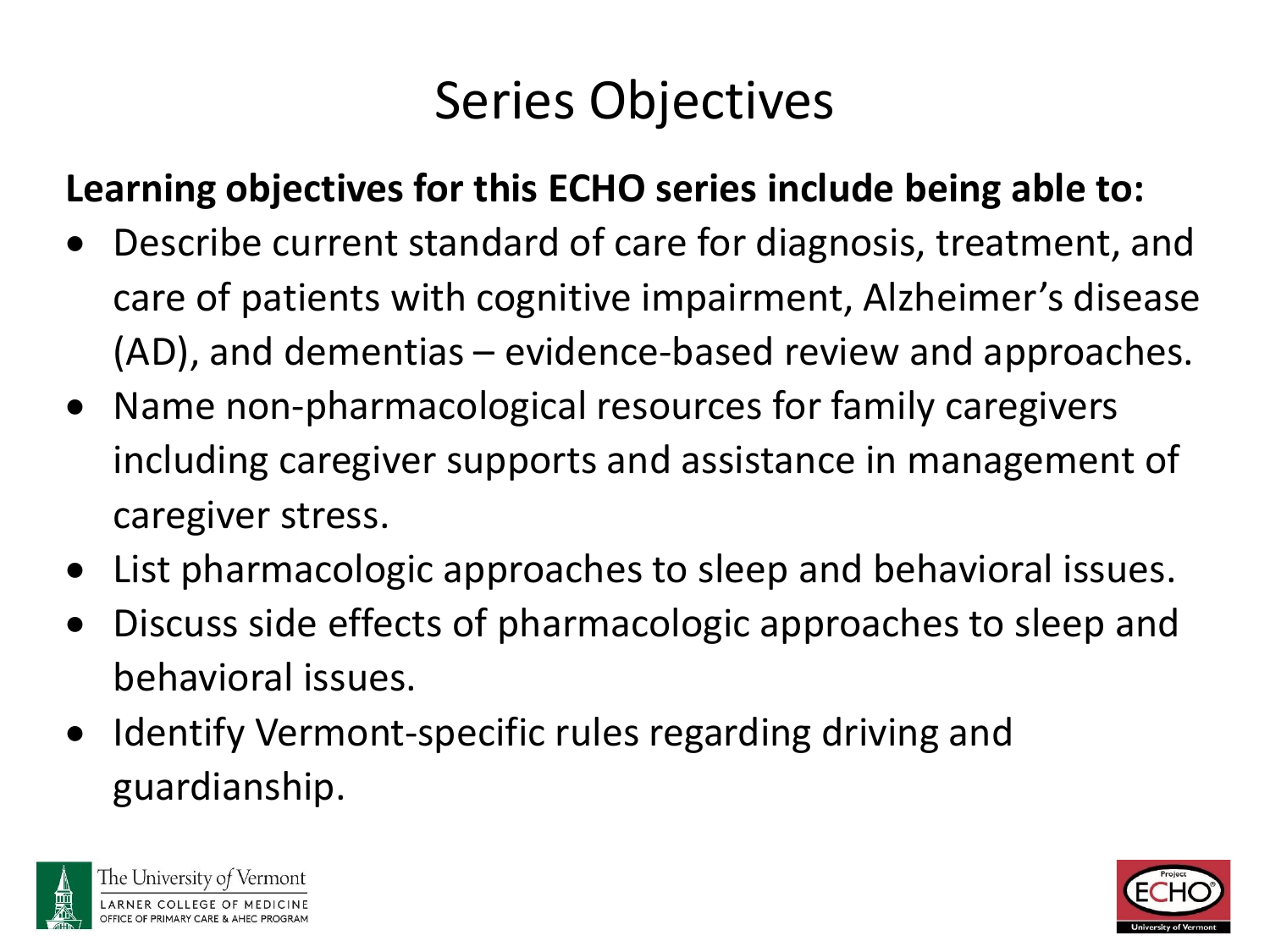## **CME Disclosures**

University of Vermont (UVM) Office of Continuing Medical and Interprofessional Education (CMIE) is approved as a provider of Continuing Medical Education (CME) by the ACCME. UVM designates this internet live activity for a maximum of 1.5 AMA PRA Category 1 Credits. Participants should claim only the credit commensurate with the extent of their participation in the activity.



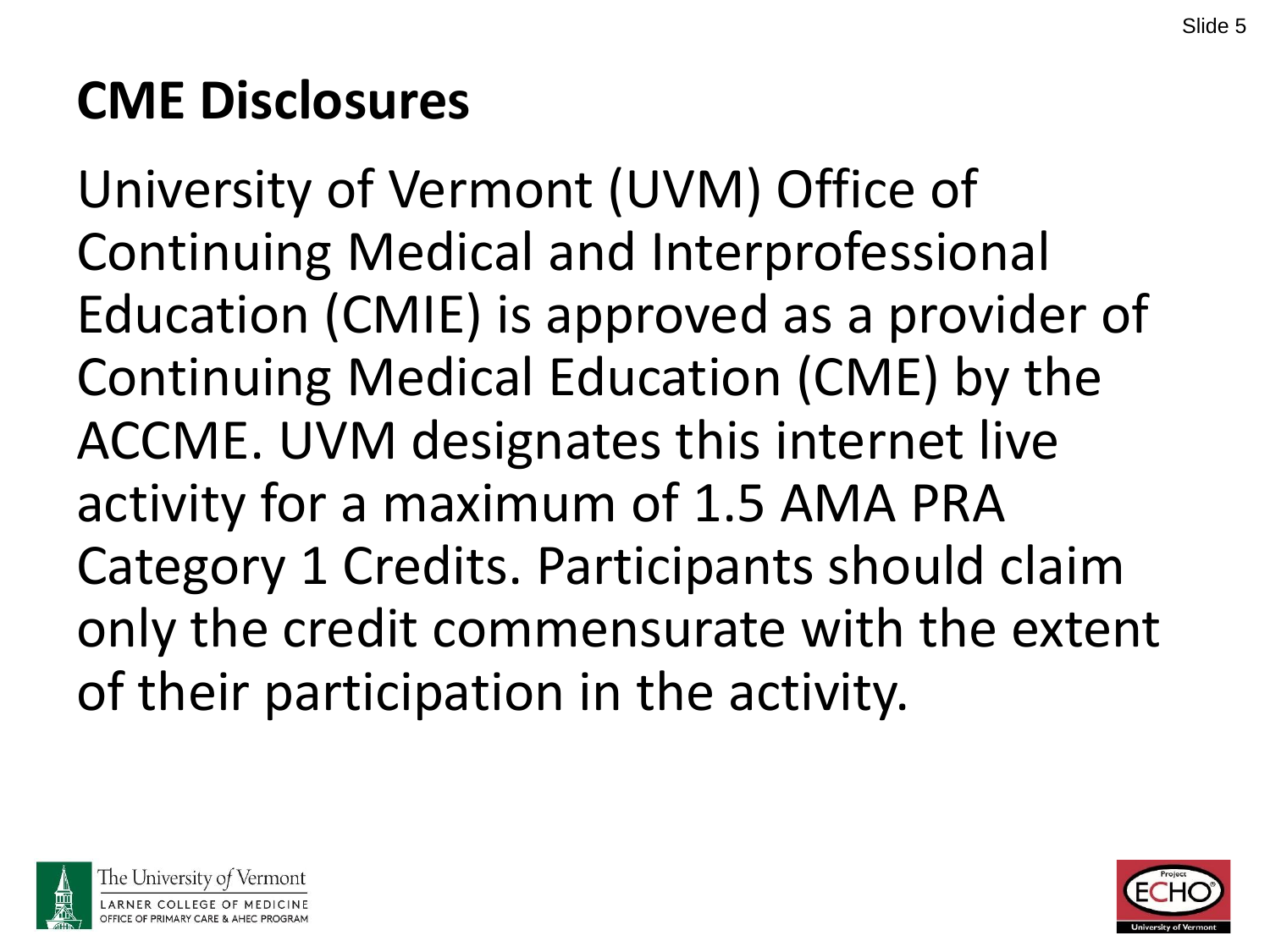#### **CME Disclosures**

**Interest Disclosures**: As an organization accredited by the ACCME to sponsor continuing medical education activities, UVMCMIE is required to disclose any real or apparent conflicts of interest (COI) that any speakers may have related to the content of their presentations.

**Meeting Disclaimer:** Regarding materials and information received during this educational event, the views, statements, and recommendations expressed during this activity represent those of the authors and speakers and do not necessarily represent the views of the University of Vermont.



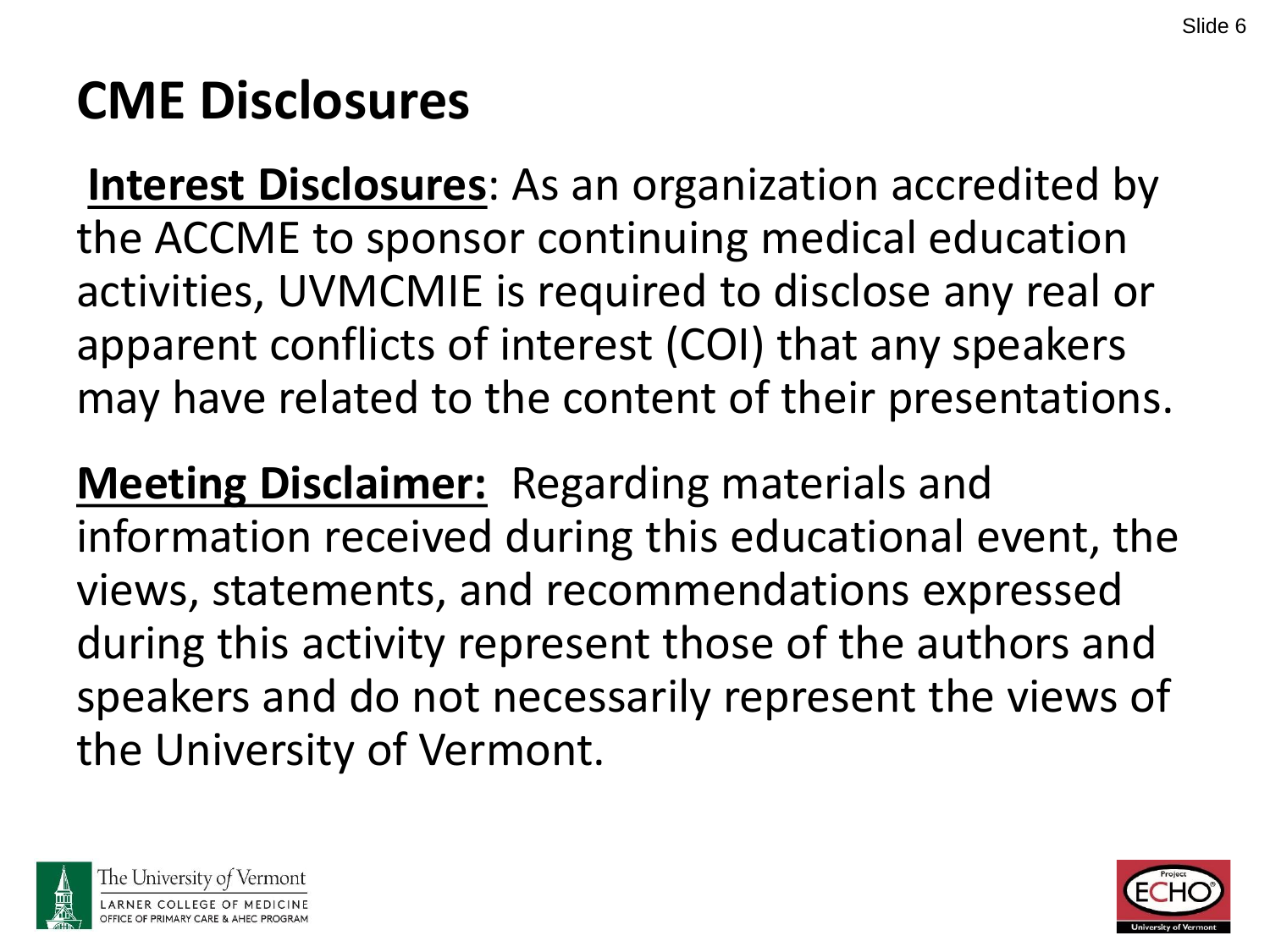#### *Legal Issues of Guardianship, Competency and Power of Attorney*

Jackie Rogers, PhD

*Office of Public Guardian*

*Montpelier, VT*

*Jackie.rogers@vermont.gov*

*[I have no conflicts to disclose.]*



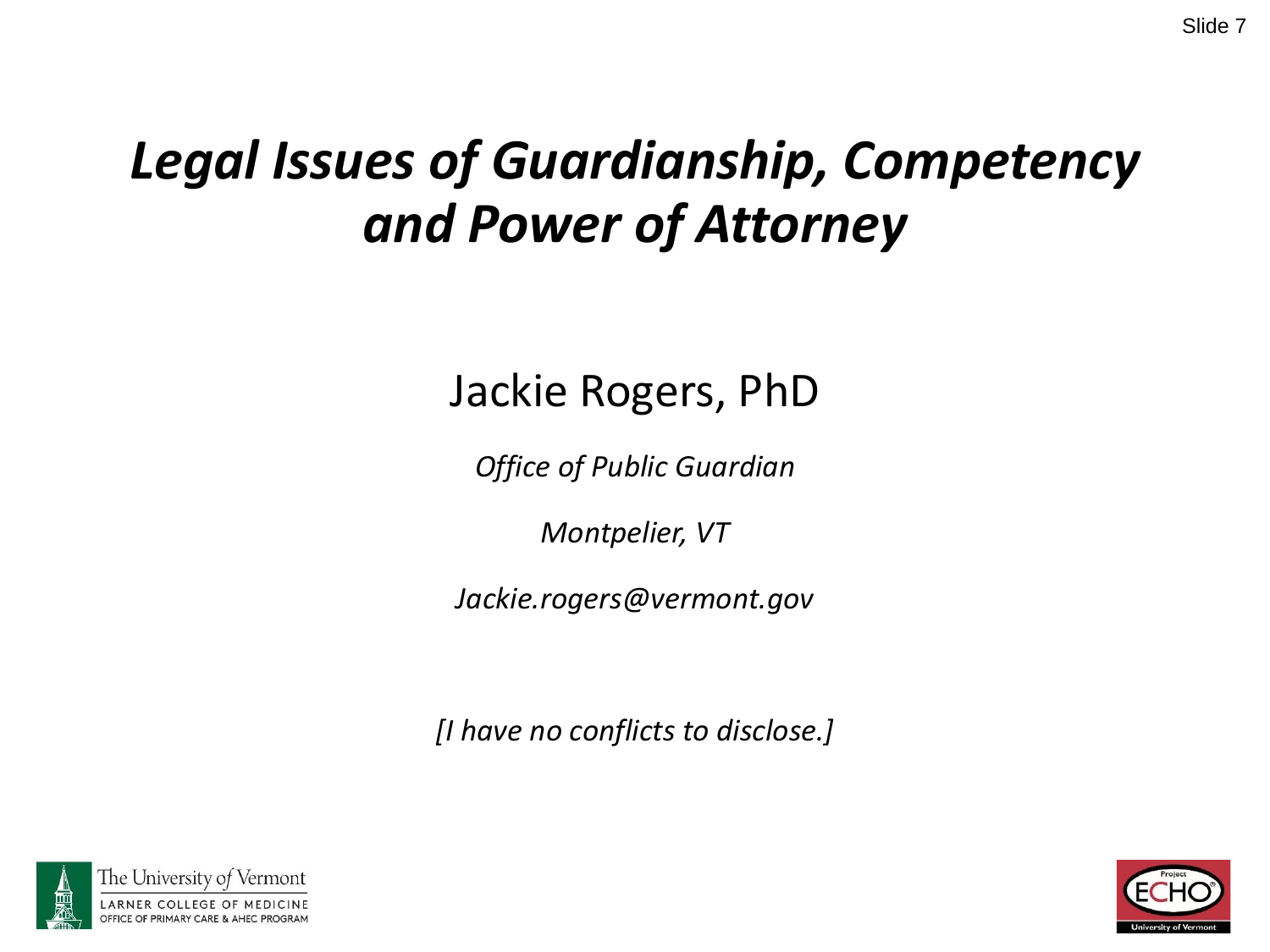## *Legal Issues of Guardianship, Competency and Power of Attorney*

#### Session Objectives:

- 1. Increase understanding of adult guardianship in Vermont, particularly medical guardianship.
- 2. Enhance appreciation of limitations of guardianship and reasons guardianship should be avoided.
- 3. Increase awareness of alternatives to guardianship and the role health care providers can play in avoiding the need for guardianship.



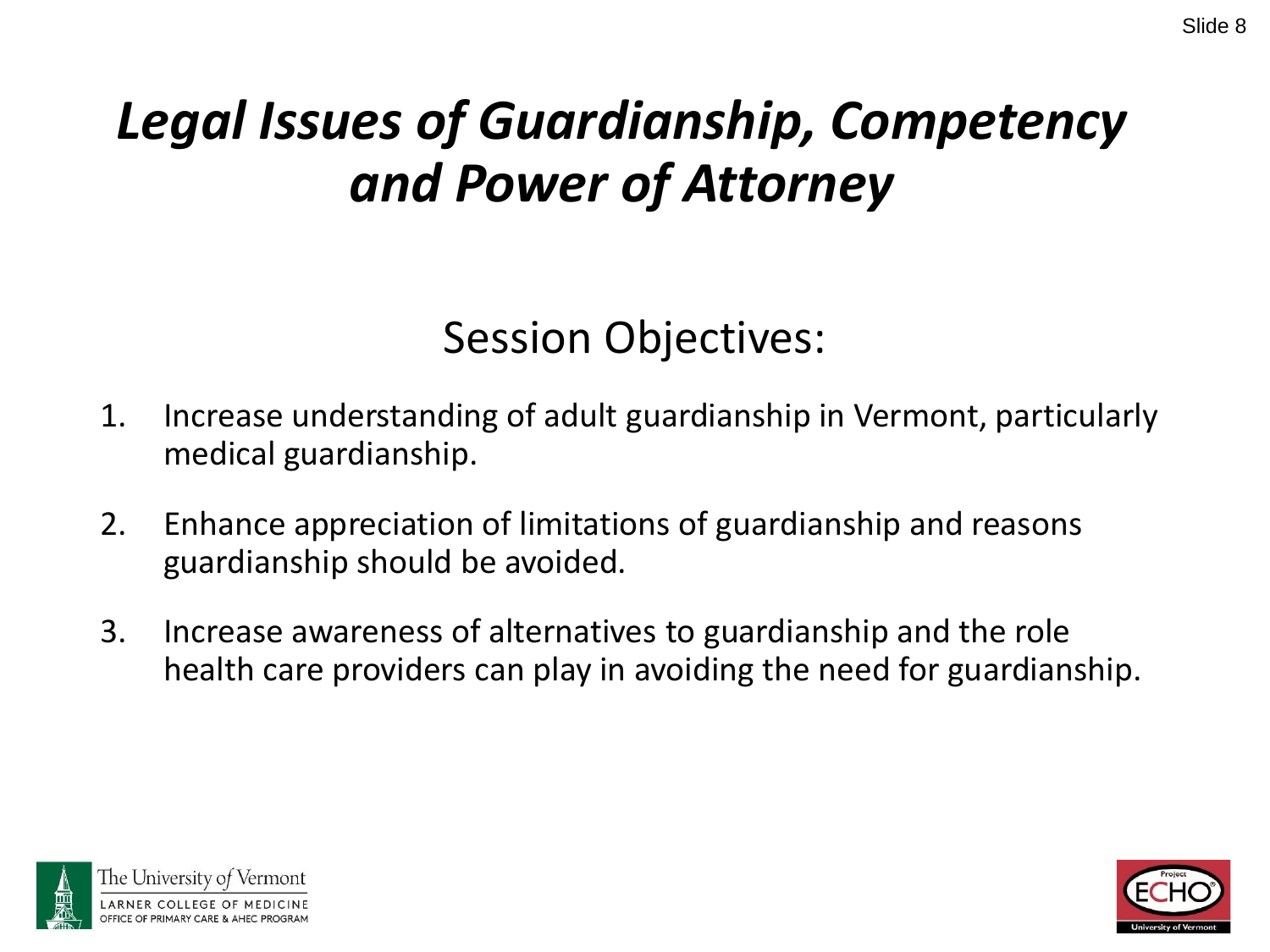# Office of Public Guardian- Brief Overview

- ➢Housed within the Department of Disabilities, Aging, and Independent Living (DAIL) with staff of 28 (24 full time guardians)
- $\triangleright$  Serves "persons in need of guardianship" when there is no private guardian available:
	- ❖ Adults with DD (about 600 people) and
	- ❖"Elders" who are 60+ with some other impairment such as dementia, mental illness, stroke, etc. (about 130 people)
- ➢Provides:
	- ❖Guardianship
	- ❖Education about guardianship and alternatives
	- ❖Representative Payee service
	- ❖Assistance to private guardians
- ➢Manages/pays for Guardianship Evaluations



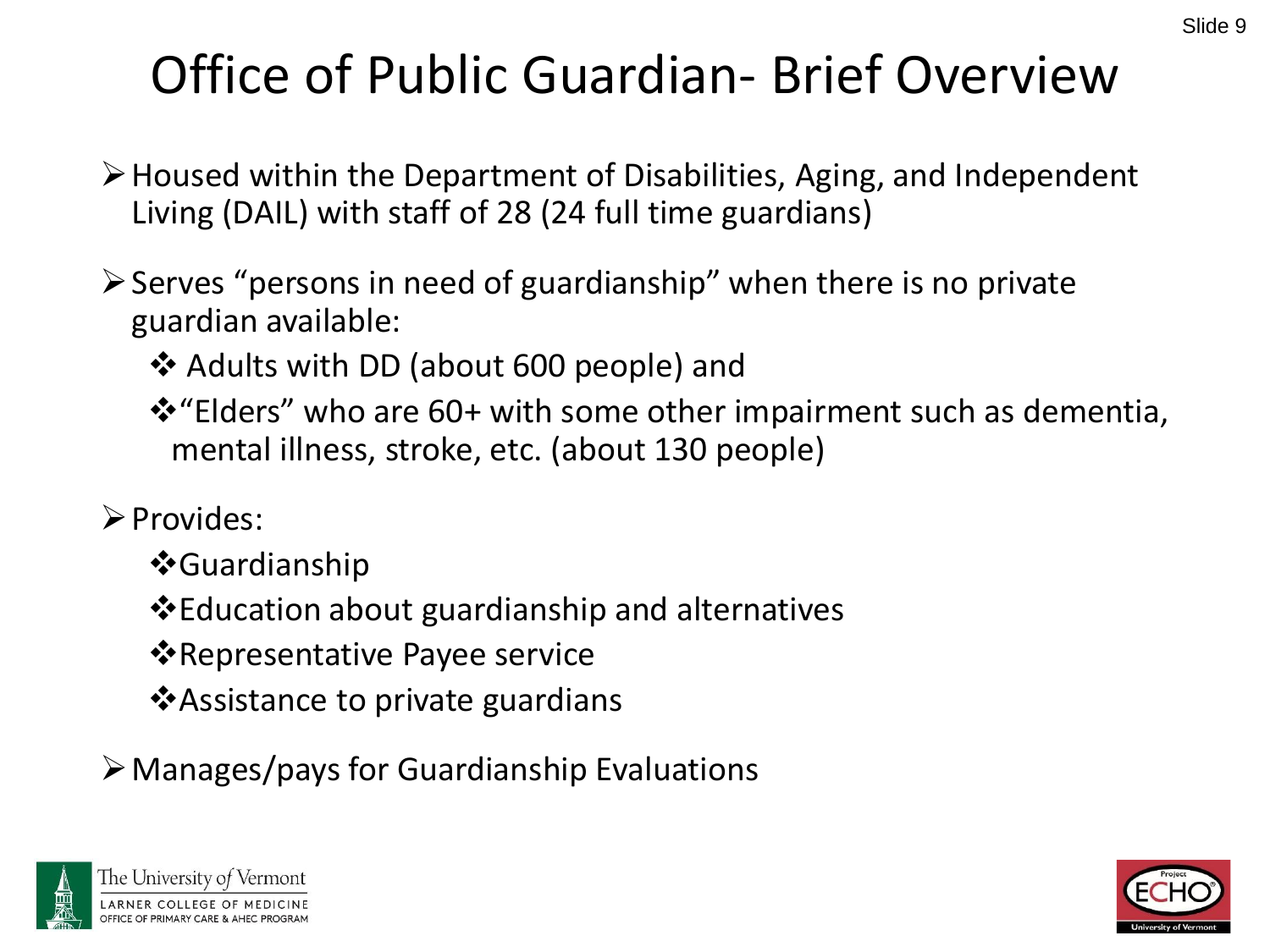#### Vermont Law Protects the Right of Self-Determination

#### **Title 14**

#### • **§ 3060. Policy**

Guardianship shall be utilized **only as necessary** to promote the well-being of the individual and to protect the individual from violations of his or her human and civil rights. It shall be designed to encourage the development and maintenance of **maximum self-reliance and independence** in the individual and only the **least restrictive** form of guardianship shall be ordered to the extent required by the individual's actual mental and adaptive limitations. The State of Vermont recognizes the **fundamental right** of an adult with capacity to determine the extent of health care the individual will receive.



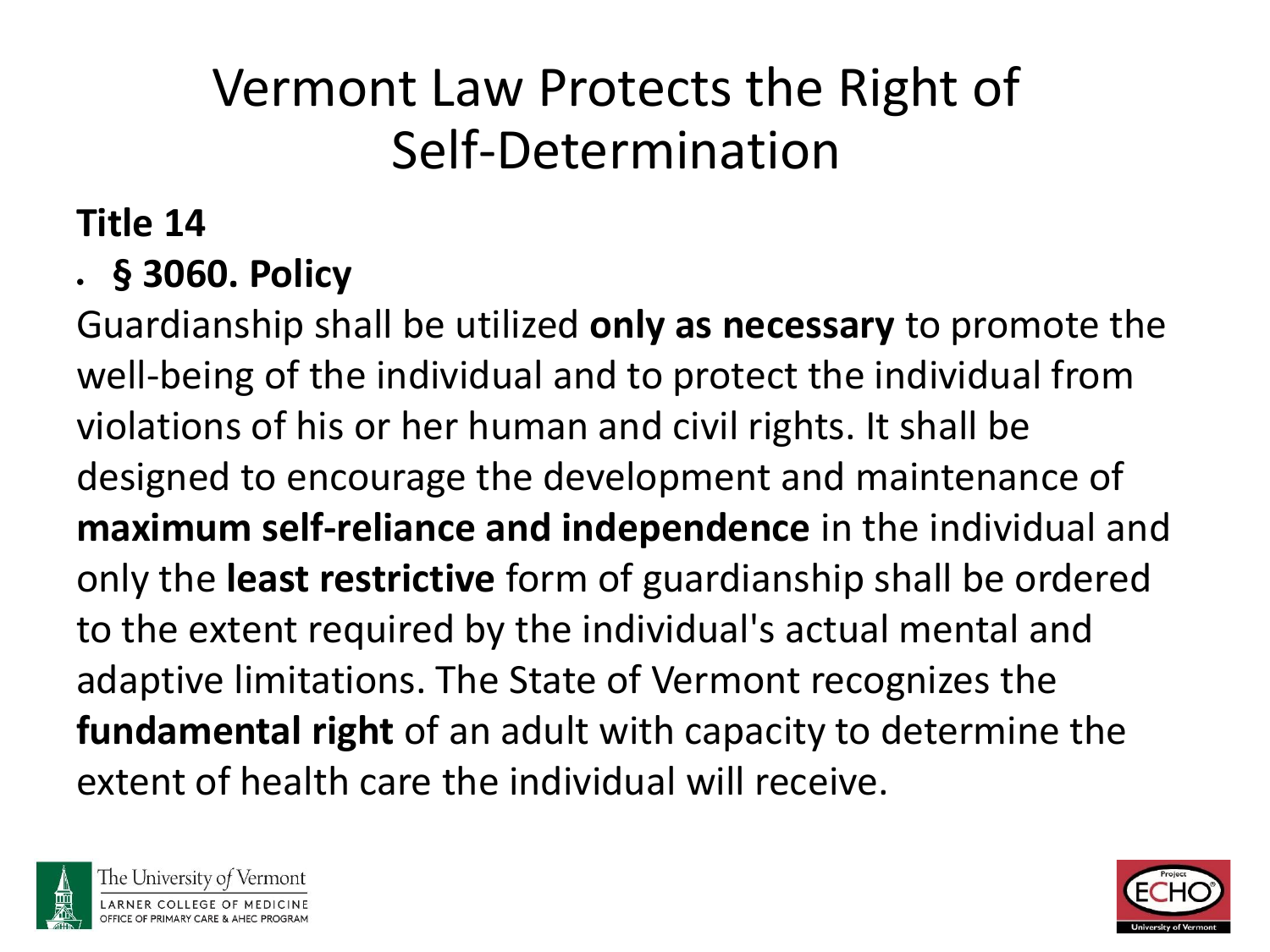## Why Should Guardianship Be Avoided If Possible?

- ➢Restriction of rights
- ➢Disempowering for the individual
- ➢May negatively impact relationships
- ➢Burdensome and expensive legal process
- ➢Requires continuous interactions with court
- ➢Guardianship doesn't actually solve every problem



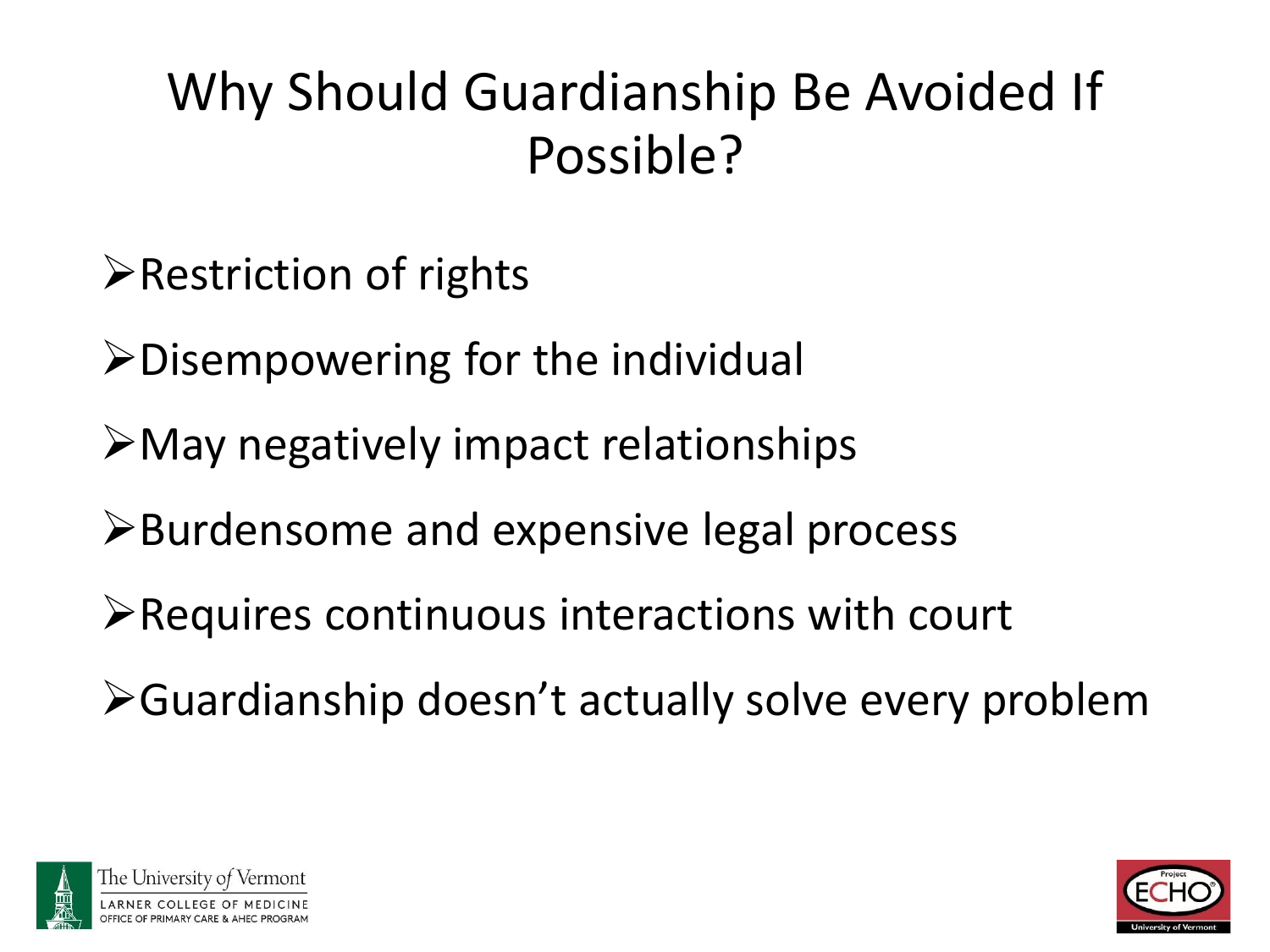#### Alternatives to Guardianship

- ➢Supported Decision Making
- ➢Advance Directive/Naming Health Care Agent
- ➢Case Management Services
- ➢Services and Supports
- ➢Representative Payee
- ➢Power of Attorney for Financial
- ➢Establishing a Trust



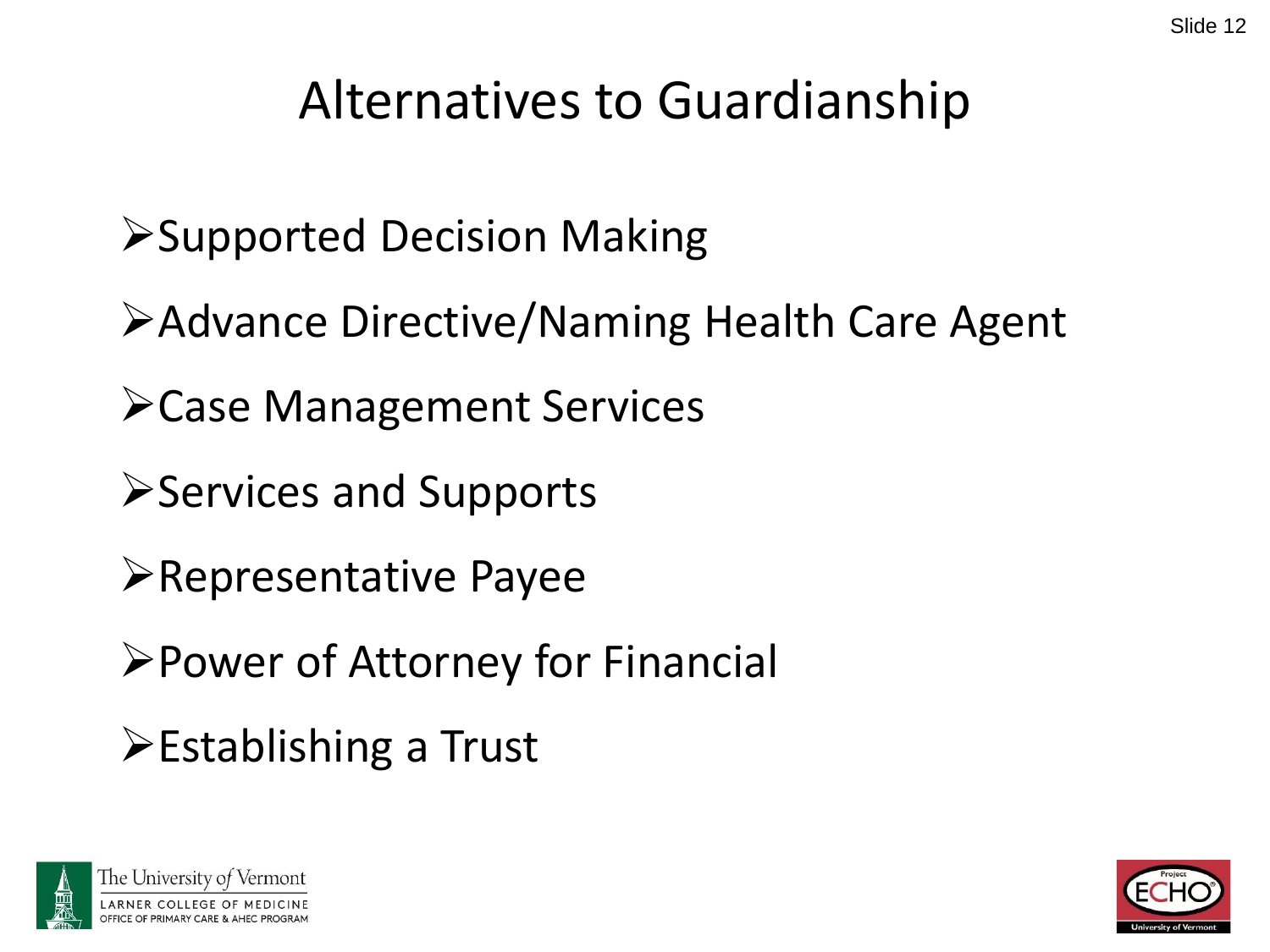### Alternatives to Guardianship, continued

- **Supported Decision Making**: a formal or informal circle of family or friends who can assist person in making decisions about personal or financial affairs
- **Advance Directive/Naming Health Care Agent**: a legal document that is signed in the presence of two witnesses that allows person to designate a decision maker(s) and document goals and values for future care and treatment
- **Case Management Services:** service coordinator/ case manager through social service agency provides supports, advocacy and assistance



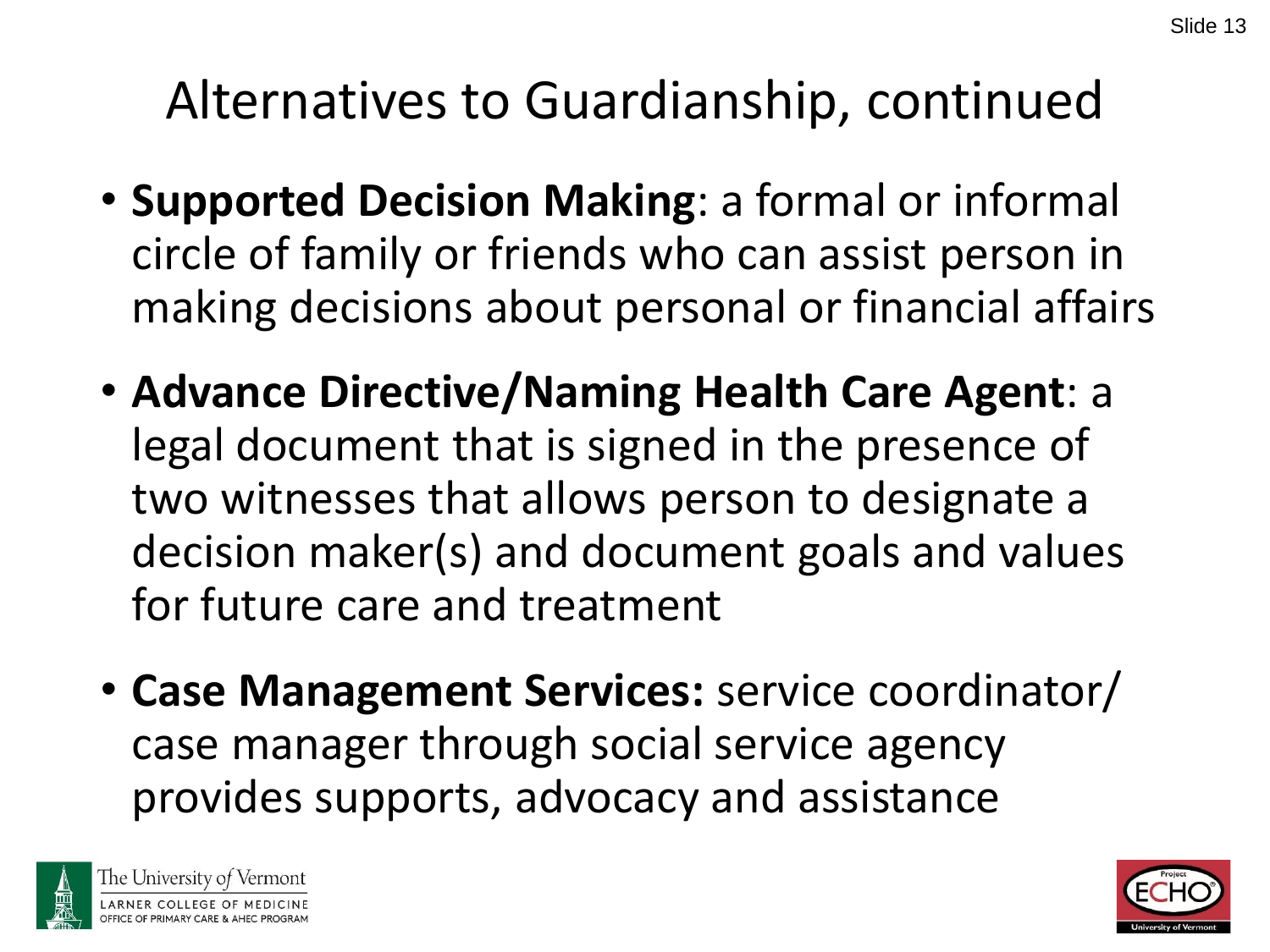#### Alternatives to Guardianship, continued

- **Services and Supports:** right living situation can sometimes negate need for guardianship
- **Representative Payee:** individual or organization appointed by Social Security Administration to assist with managing money
- **Financial Power of Attorney:** notarized document, generally drafted by an attorney, authorizing person to act on behalf of individual
- **Establishing a Trust:** Legal plan for placing funds in control of a trustee (can be Medicaid Qualifying)



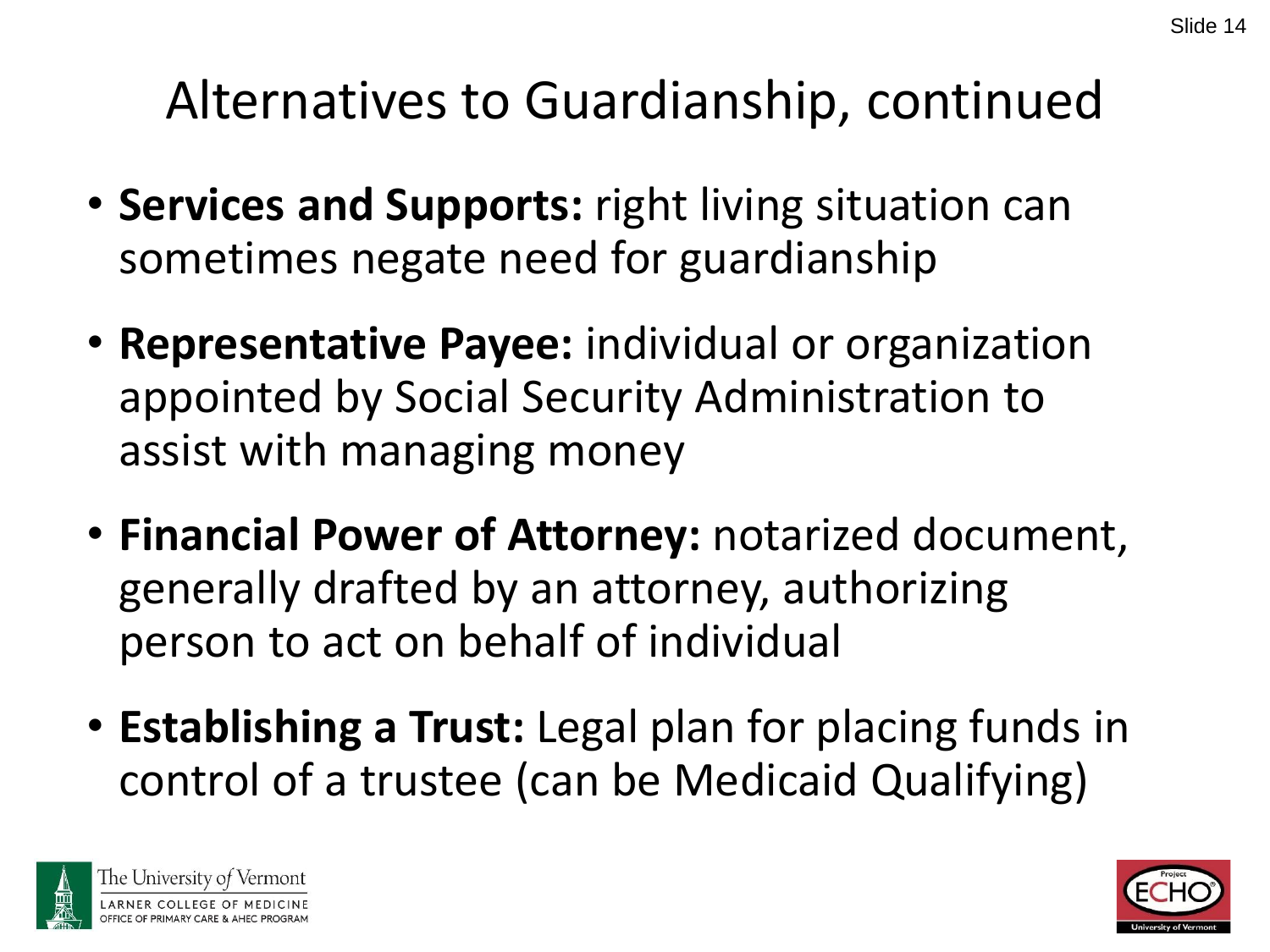## What is Guardianship?

- ➢The appointment of a guardian for an adult is a **legal proceeding** that restricts an individual's rights to make decisions and practice self-determination.
- ➢The appointment is made when the court determines that (a) the individual's **decision-making capacity is impaired**  and (b) the need to protect the individual's personal and/or financial safety and well-being **outweighs his or her fundamental right** to autonomy in exercising choices and making critical life decisions.
- ➢The guardian becomes a **substitute decision-maker** charged with making decisions that protect the individual's personal and/or financial wellbeing while affording as much selfdetermination as is feasible.



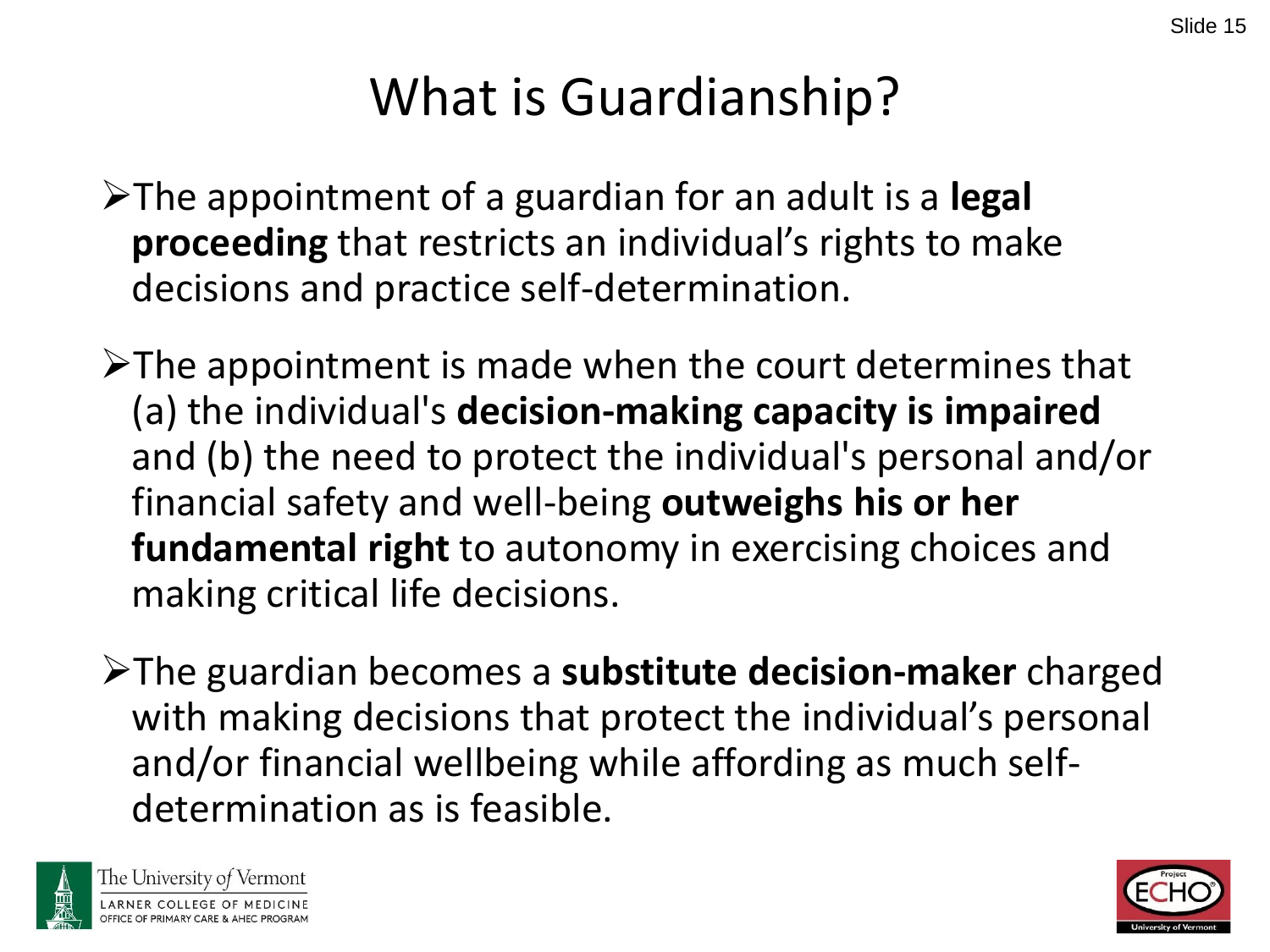## Powers of Guardianship

➢Orders may include some or all of the following powers

- •General Supervision
- •Medical Dental
- Financial
- Contracts
- Sale and Encumbrance of Property
- Legal



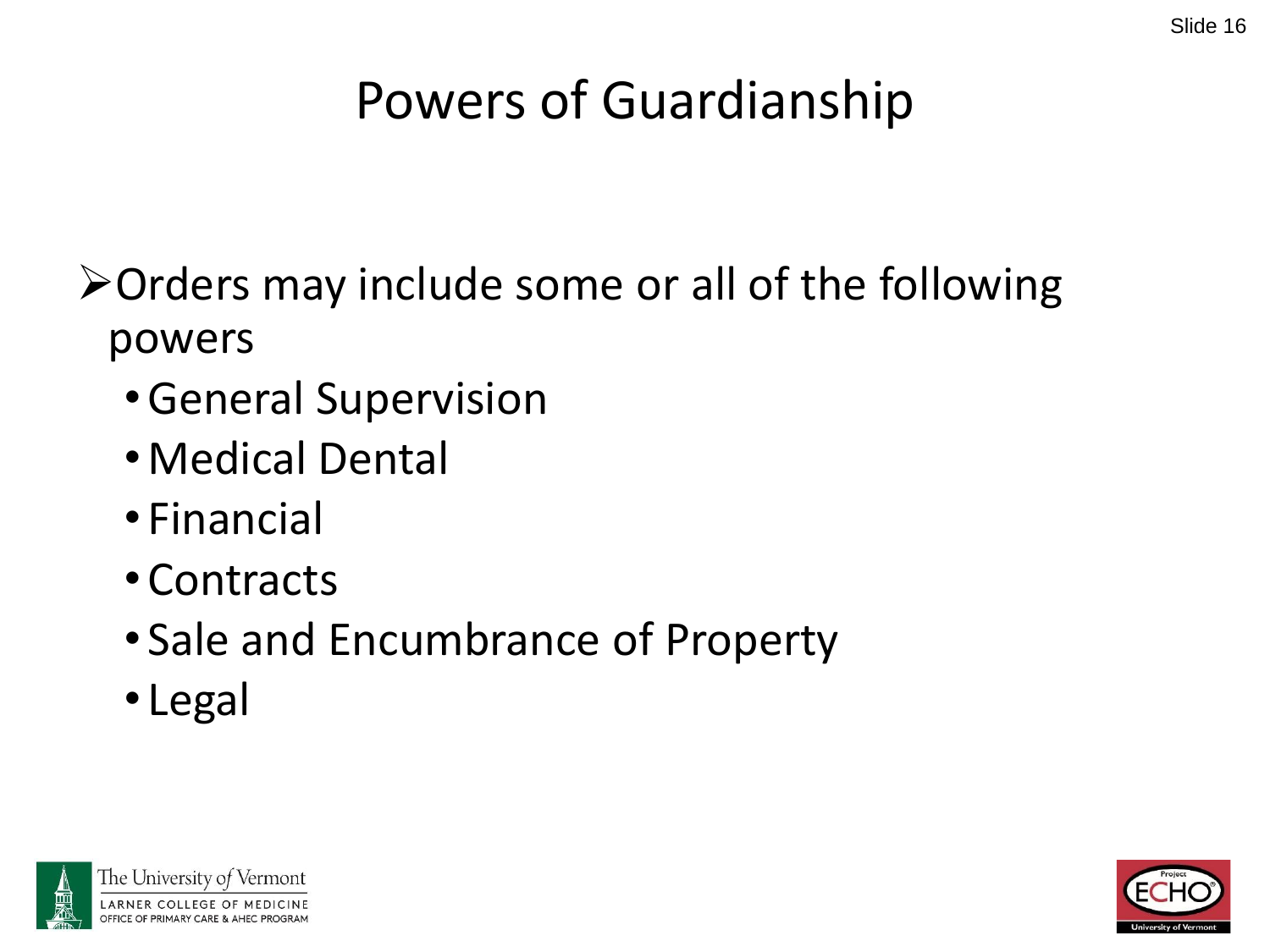## Duties and Responsibilities of a Guardian

- ➢Respect wishes, values, preferences of person
- ➢Exercise least restrictive approach
- ➢Maintain close contact
- ➢Assure all benefits and services are received
- ➢Keep court informed of changes in health status and living arrangements; obtain permission as required
- ➢File annual and other reports required by court



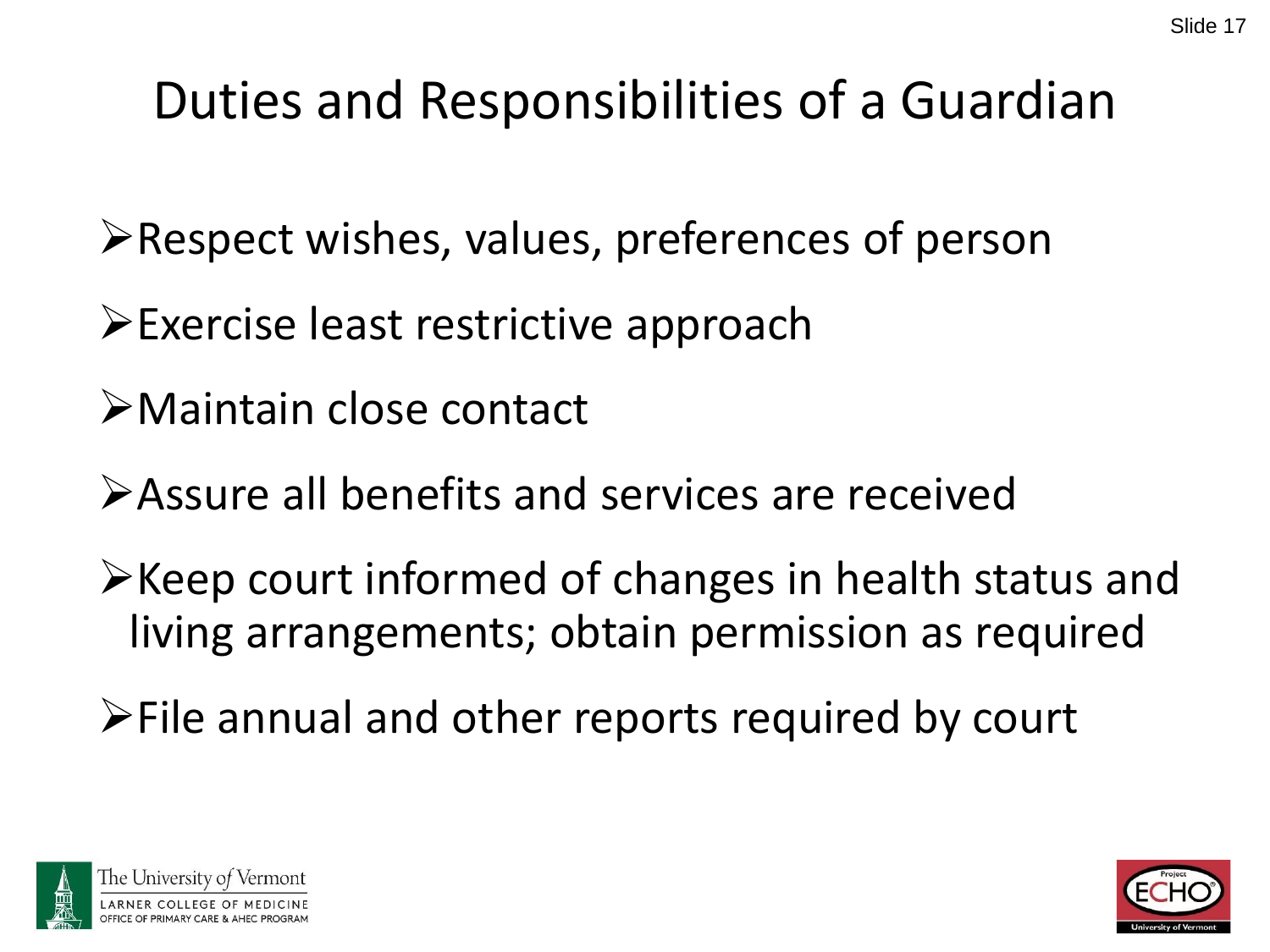#### Types of Adult Guardianship

➢There are 2 separate statutes governing adult guardianship and 2 separate courts in VT, but for the sake of clarity will focus on Title 14 VSA Chapter 111, in Probate Court

➢Other Distinctions:

- ➢Involuntary vs voluntary
- ➢Private vs public
- ➢Plenary vs limited



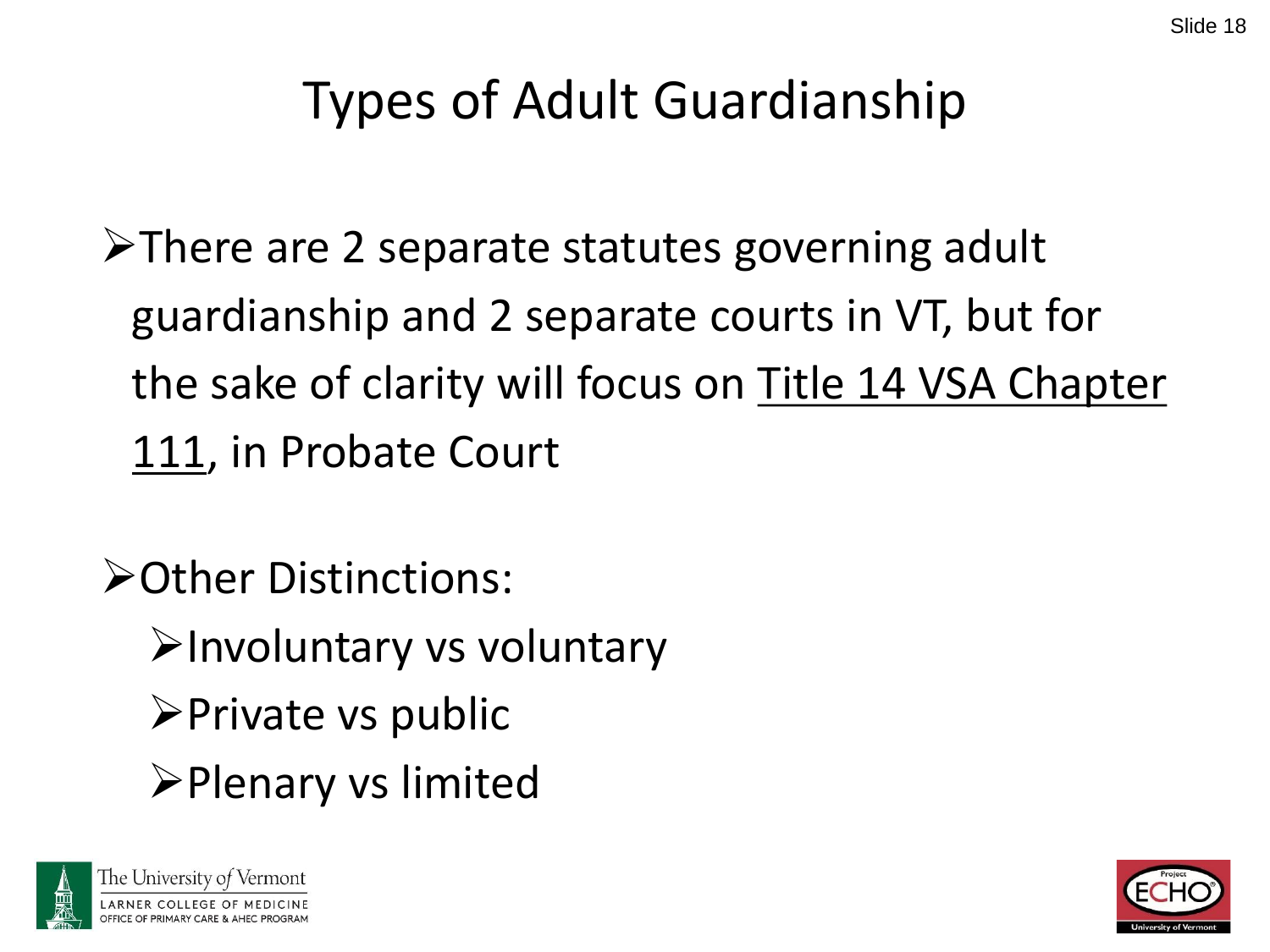## Basic Guardianship Process

- 1. Petition is filed in Probate Court (filing fee \$150)
- 2. Probate Court orders guardianship evaluation and appoints a lawyer for the person (petitioner does not generally need a lawyer)
- 3. Guardianship evaluation makes recommendations to the court
- 4. May be a series of Status Conferences and then a Hearing to determine if guardianship is needed and proposed guardian is acceptable
- 5. Court issues Guardianship Order or dismisses the case
- 6. Process usually takes  $2 4$  months. \*Emergency process available
- 7. Need for guardianship reviewed annually- can be modified/terminated



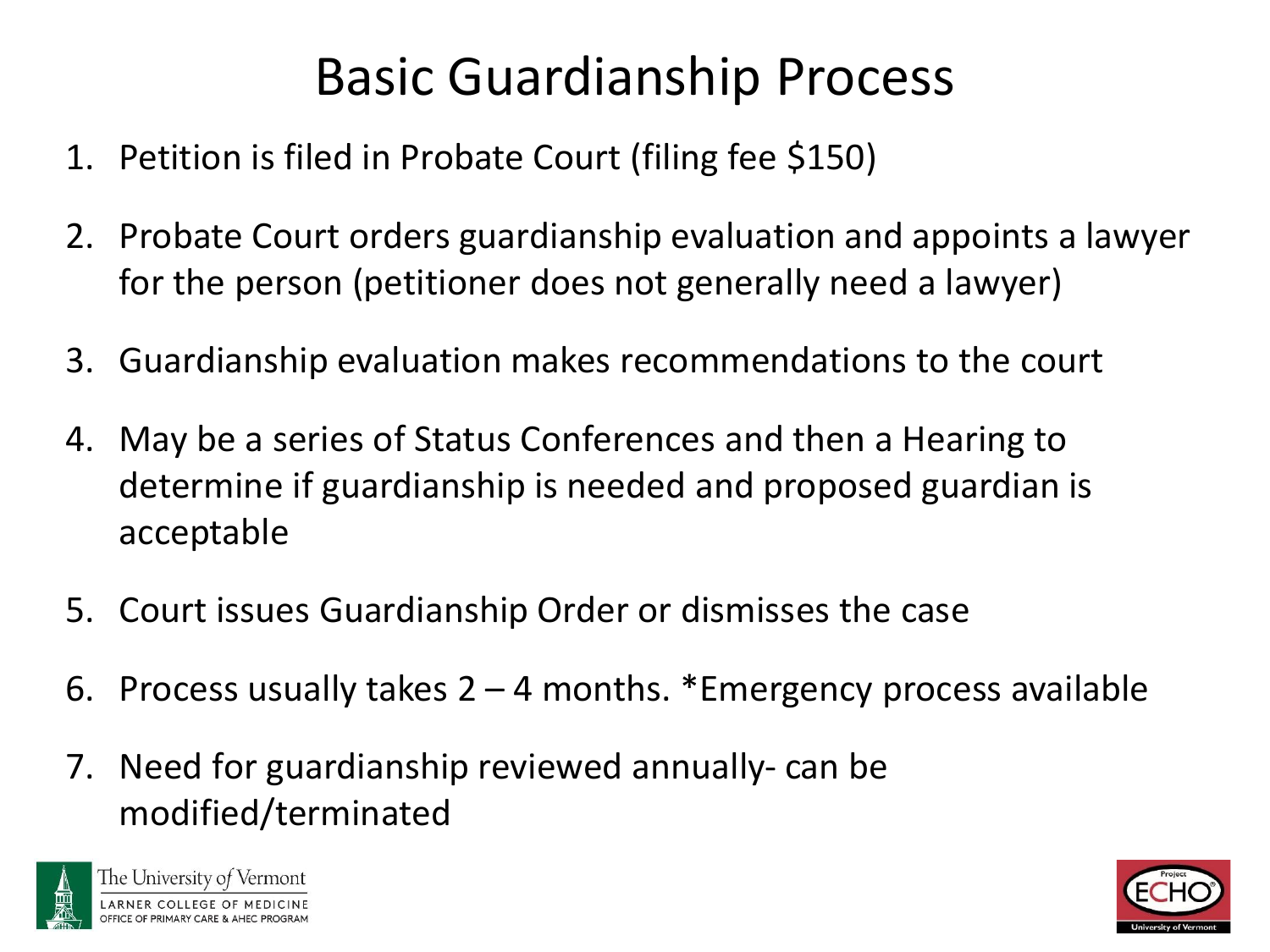# Who is in need of guardianship?

#### According to 14 V.S.A, "a person in need of guardianship" is defined as a person who:

- *(A) is at least 18 years of age; and*
- *(B) is unable to manage, without the supervision of a guardian, some or all aspects of his or her personal or financial affairs as a result of:*
- *(i) significantly subaverage intellectual functioning which exists concurrently with deficits in adaptive behavior; or*
- *(ii) a physical or mental condition that results in significantly impaired cognitive functioning which grossly impairs judgment, behavior, or the capacity to recognize reality.*
- *(2) "Unable to manage his or her personal care" means the inability, as evidenced by recent behavior, to meet one's needs for medical care, nutrition, clothing, shelter, hygiene, or safety so that physical injury, illness, or disease has occurred or is likely to occur in the near future.*
- *(3) "Unable to manage his or her financial affairs" means gross mismanagement, as evidenced by recent behavior, of one's income and resources which has led or is likely in the near future to lead to financial vulnerability.*
- ❖ Eccentricity or poor judgment alone are **NOT** criteria for guardianship, nor is guardianship appropriate if less invasive solutions to a person's wellbeing can be implemented.



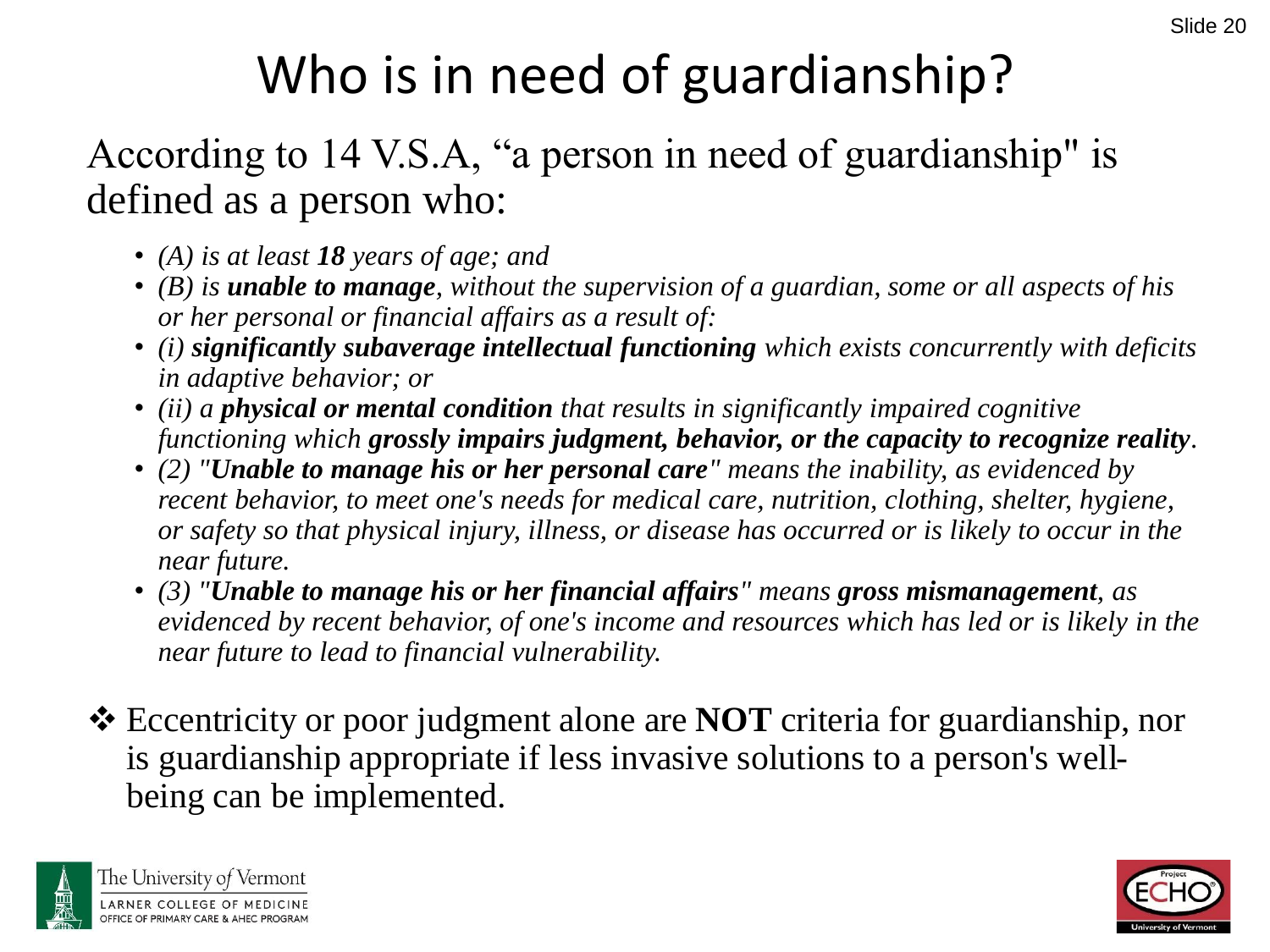#### Capacity vs Competency

➢The term "competency" is not used in VT guardianships.

- $\triangleright$  "Capacity" is the term used in VT guardianship statutes.
- $\triangleright$  A determination by the court of capacity or incapacity is a legal not a medical finding.
- ➢"**Capacity to make medical decisions**" means an individual's ability to make and communicate a decision regarding proposed health care based upon having a basic understanding of the diagnosed condition and the benefits, risks, and alternatives to the proposed health care.





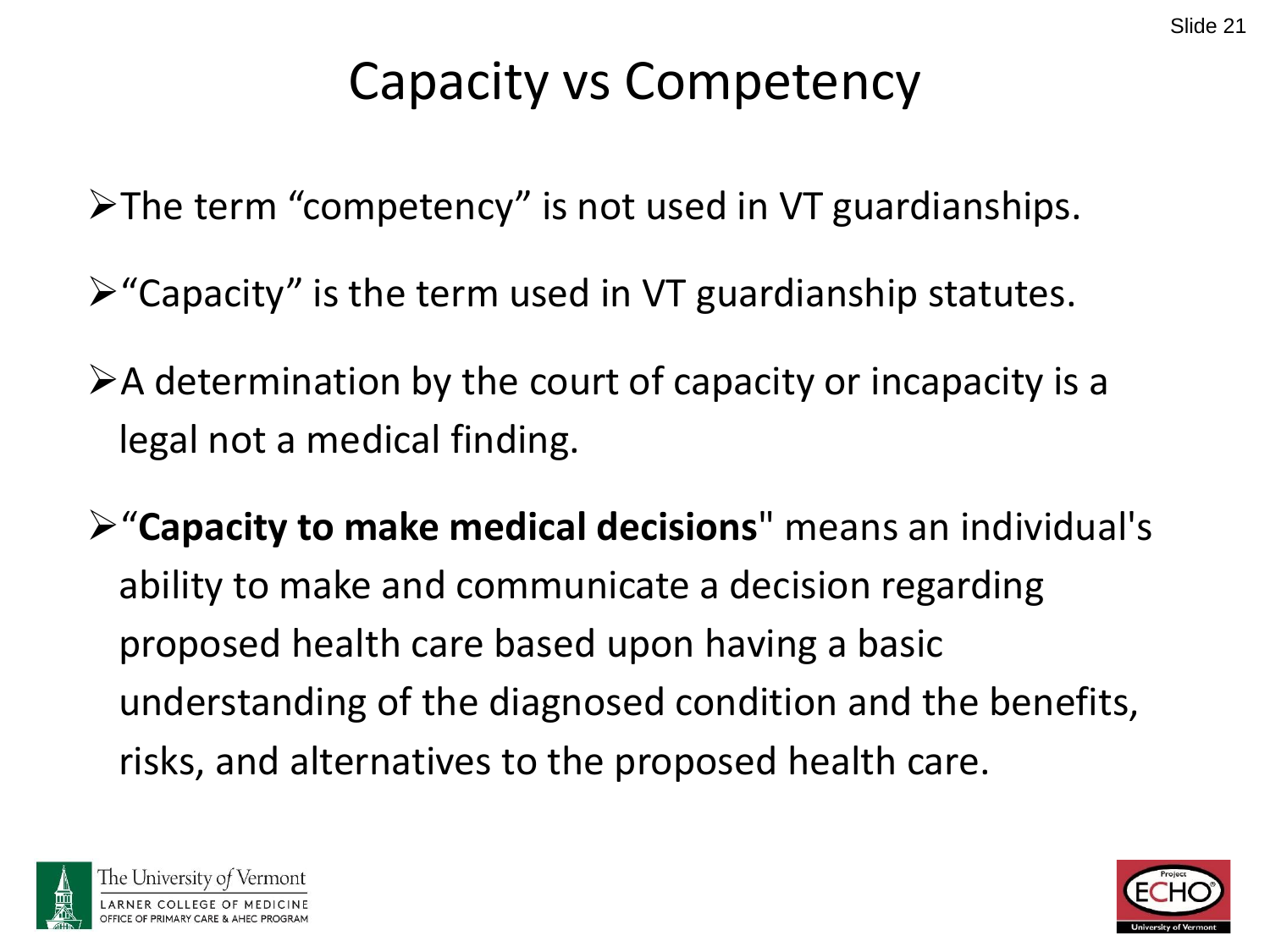#### How is Capacity Assessed?

1. Does the individual understand the need for—and have the ability to obtain—requisite knowledge to make reasoned decisions?

2. Does the individual appreciate the consequences of making decisions? Is he or she able to appraise *realistically* the outcome of a decision and justify his or her choice?

3. Does the individual express his or her decisions in a way that is consistent and aligns with his or her values and preferences?

4. Does the individual evidence the capacity to identify the actions that are necessary to achieve his or her goals when making a decision?



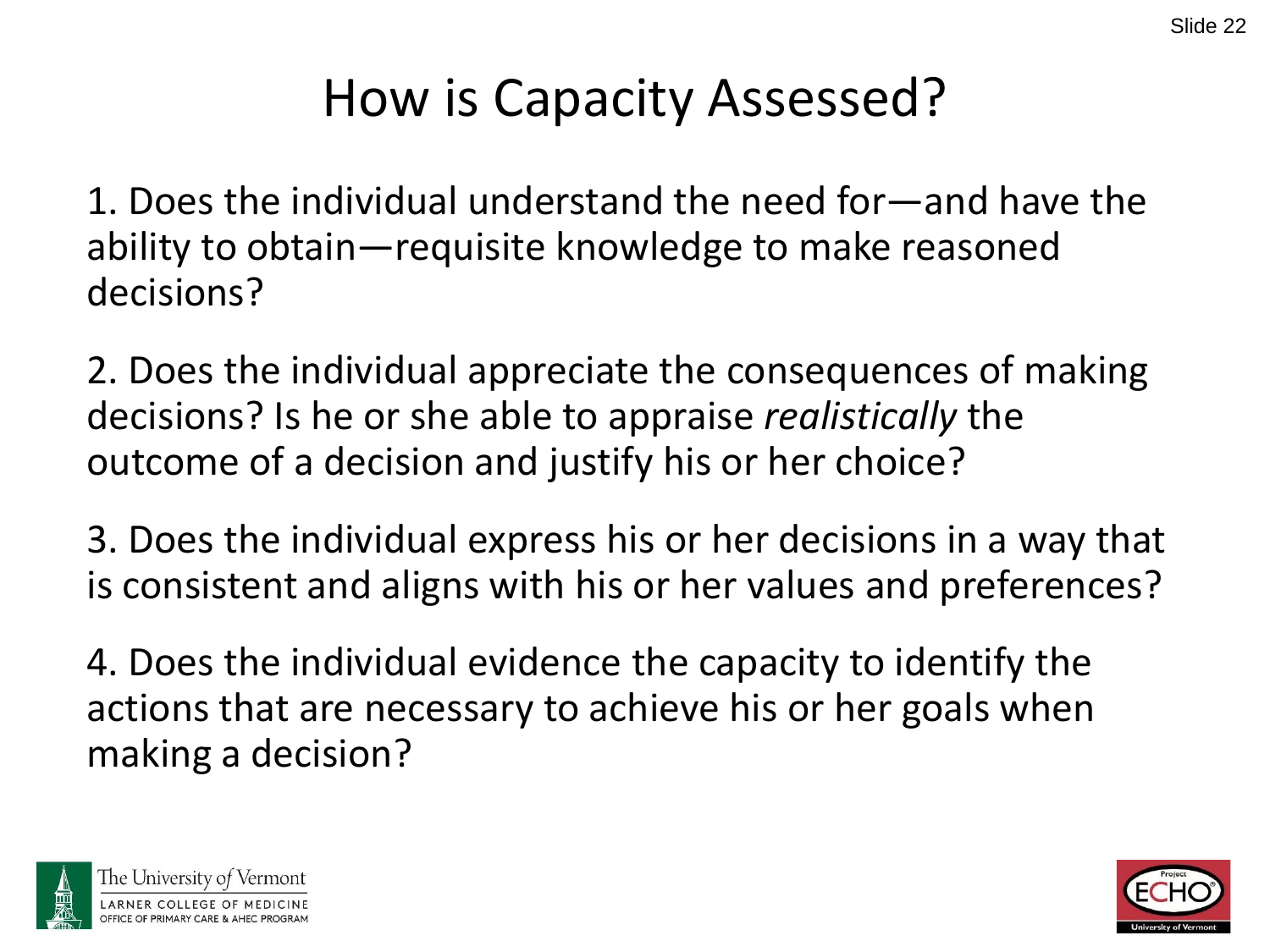### Sources of Information for Guardianship Evaluation

➢Clinical interview with person

➢Information gathered from persons with knowledge of the individual such as family, friends, neighbors, service providers, etc.

➢Review of medical records, previous evaluations, etc.



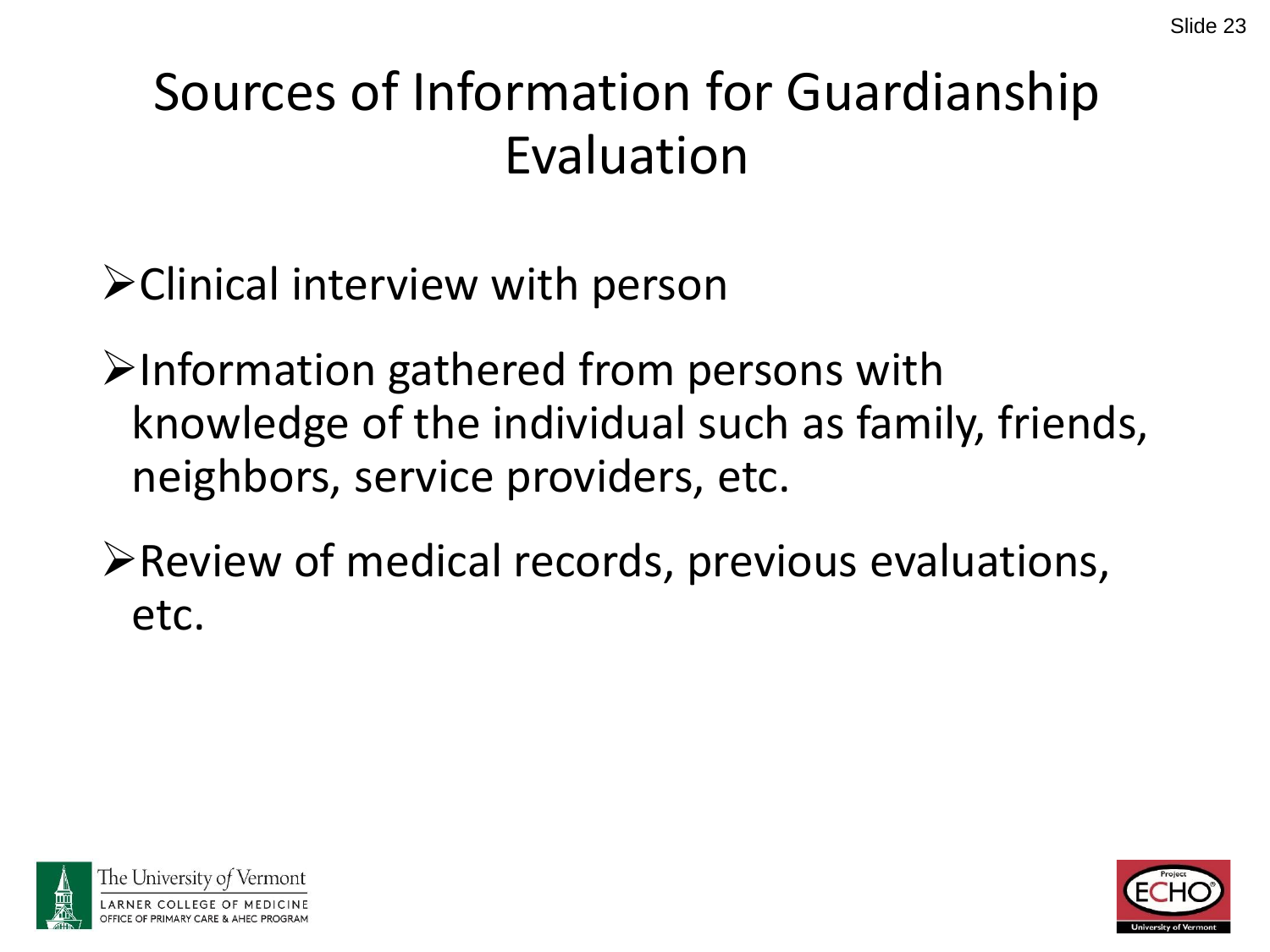## Who May Act as Guardian?

➢Must be at least 18 and competent

➢Cannot be person who is paid to operate home of person

➢Must undergo background checks

➢Court considers

✓Preferences of person

- $\checkmark$  Geographic location (although can be out of state)
- $\checkmark$  Relationship with person
- $\checkmark$  Ability to carry out duties
- ✓Willingness to communicate with/respect wishes of person
- $\checkmark$  Potential conflict of interest

➢Does not need to be able to be primary caregiver

➢OPG is guardian of last resort (use sparingly)



The University of Vermont

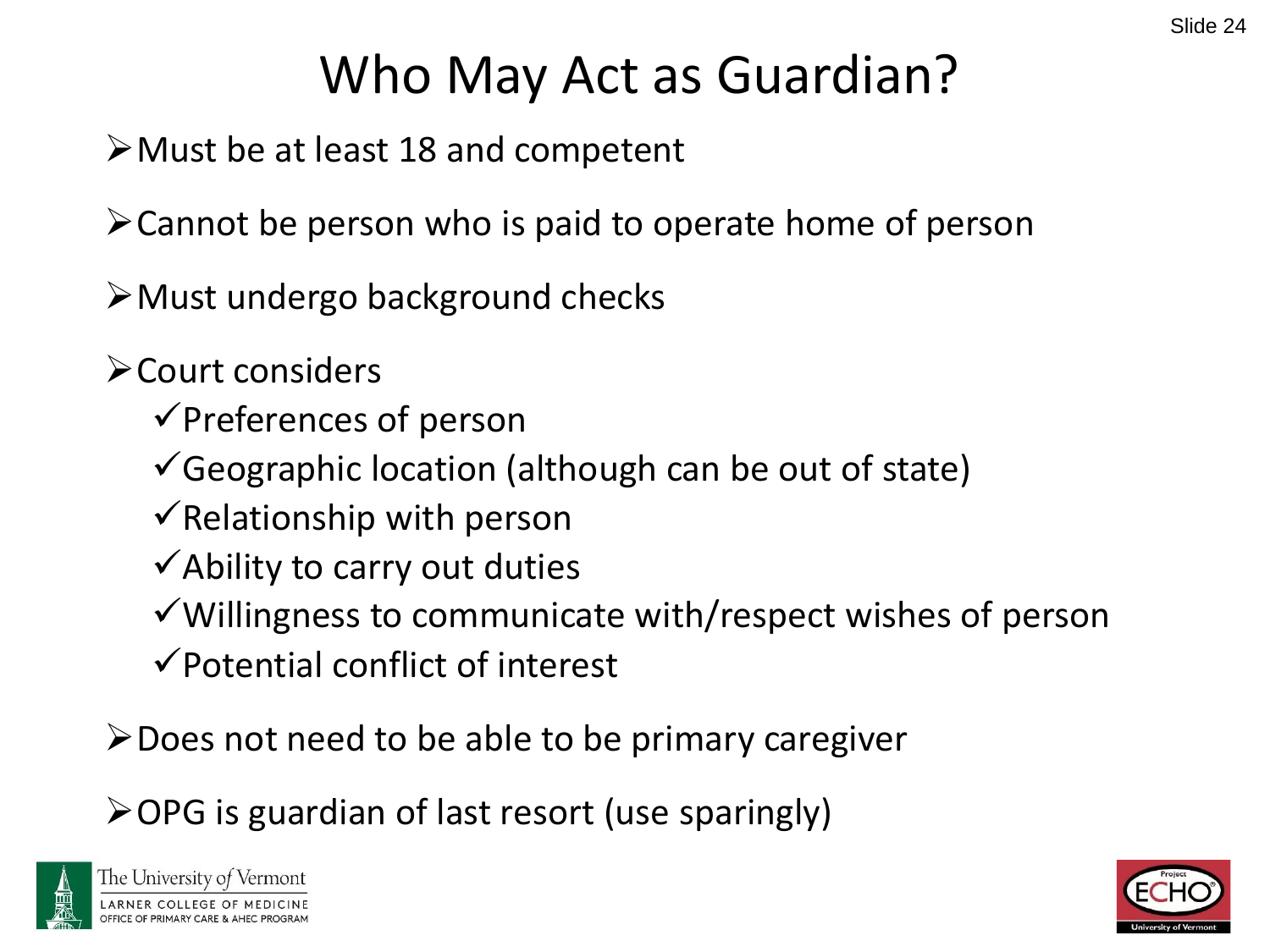#### What Adult Guardianship Is Not!

- ➢Unlike child custody, guardians have no compulsory authority over the adults they serve
	- $\blacktriangleright$ i.e., Guardians cannot compel people to do/not do anything against their will
- ➢VT law requires that adult guardianship be provided in the least restrictive manner possible, and with maximum input from the person
- ➢Guardianship does not include the powers of:
	- ➢Magic
	- ➢Force
	- ➢Involuntary treatment or medication



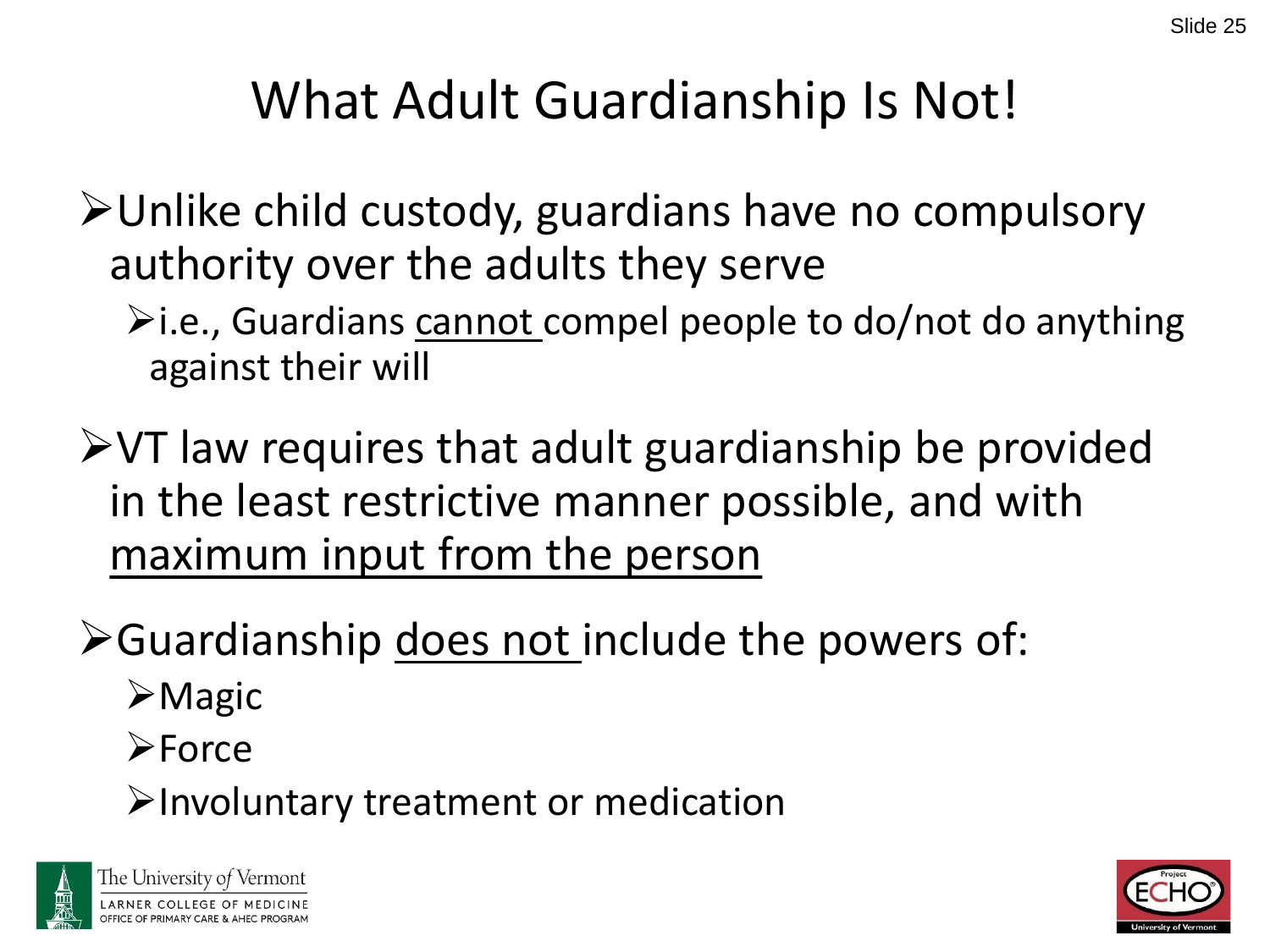## What Guardianship Is Not, continued

➢Guardianship does not include any automatic structures or expectations for residential placement. Living circumstances depend on the individual. Examples include:

- ➢Staying at home with support
- ➢Residential care facilities
- ➢Adult Family Care home
- ➢Guardians can't force a noncompliant person to live in a specific place or manner
- ➢Guardianship is rarely the "answer"



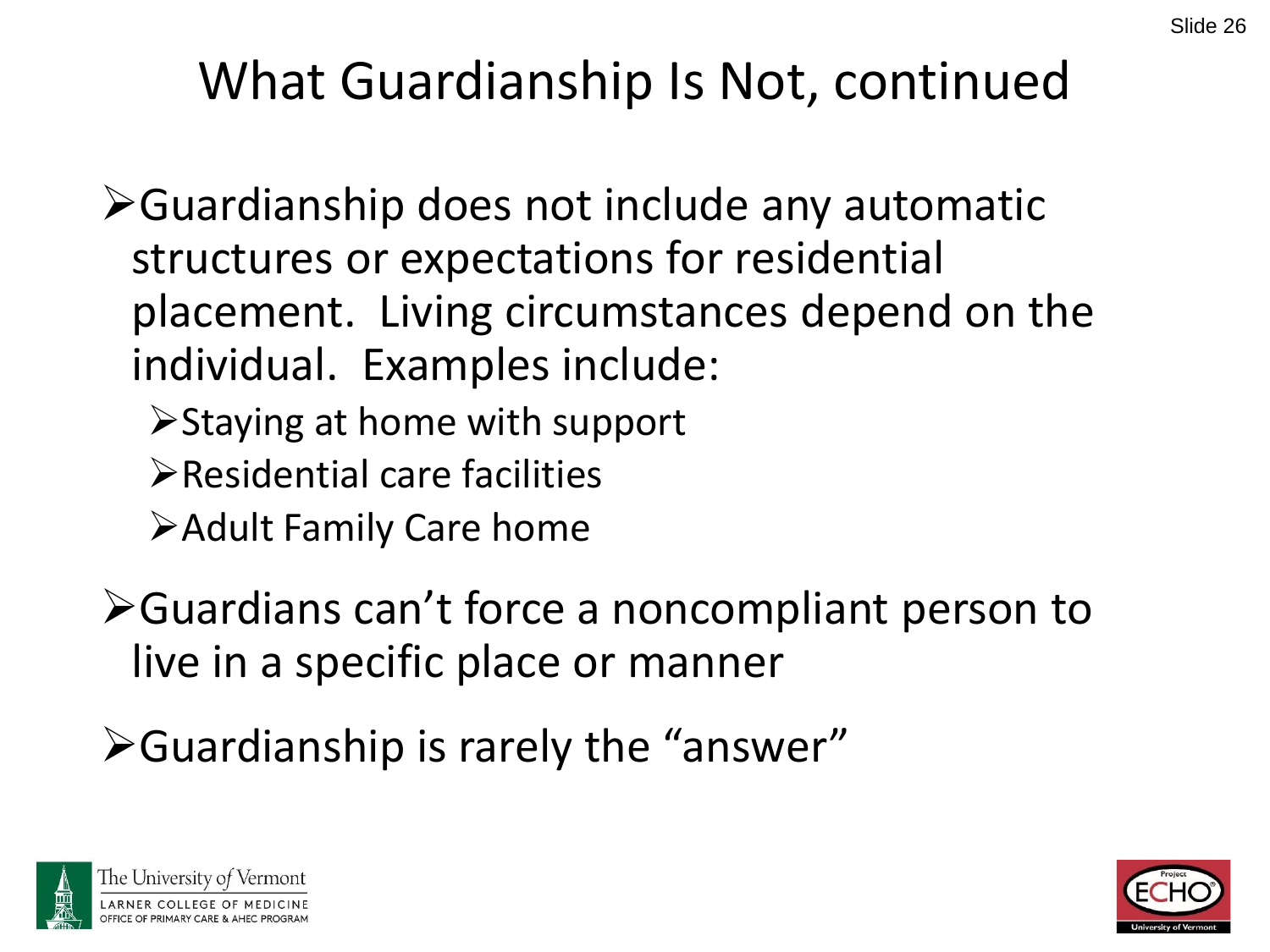#### Medical Guardianship Defined & Limited

(2) The power to **seek, obtain, and give or withhold consent** to the initiation or continuation of medical or dental treatment, subject to the provisions of section 3075 of this title and any constitutional right of the person under guardianship to refuse treatment, provided that the **court in its discretion may place limitations** on the guardian's powers under this subdivision if appropriate under the circumstances, including requiring prior court approval for specific surgeries, procedures, or treatments.



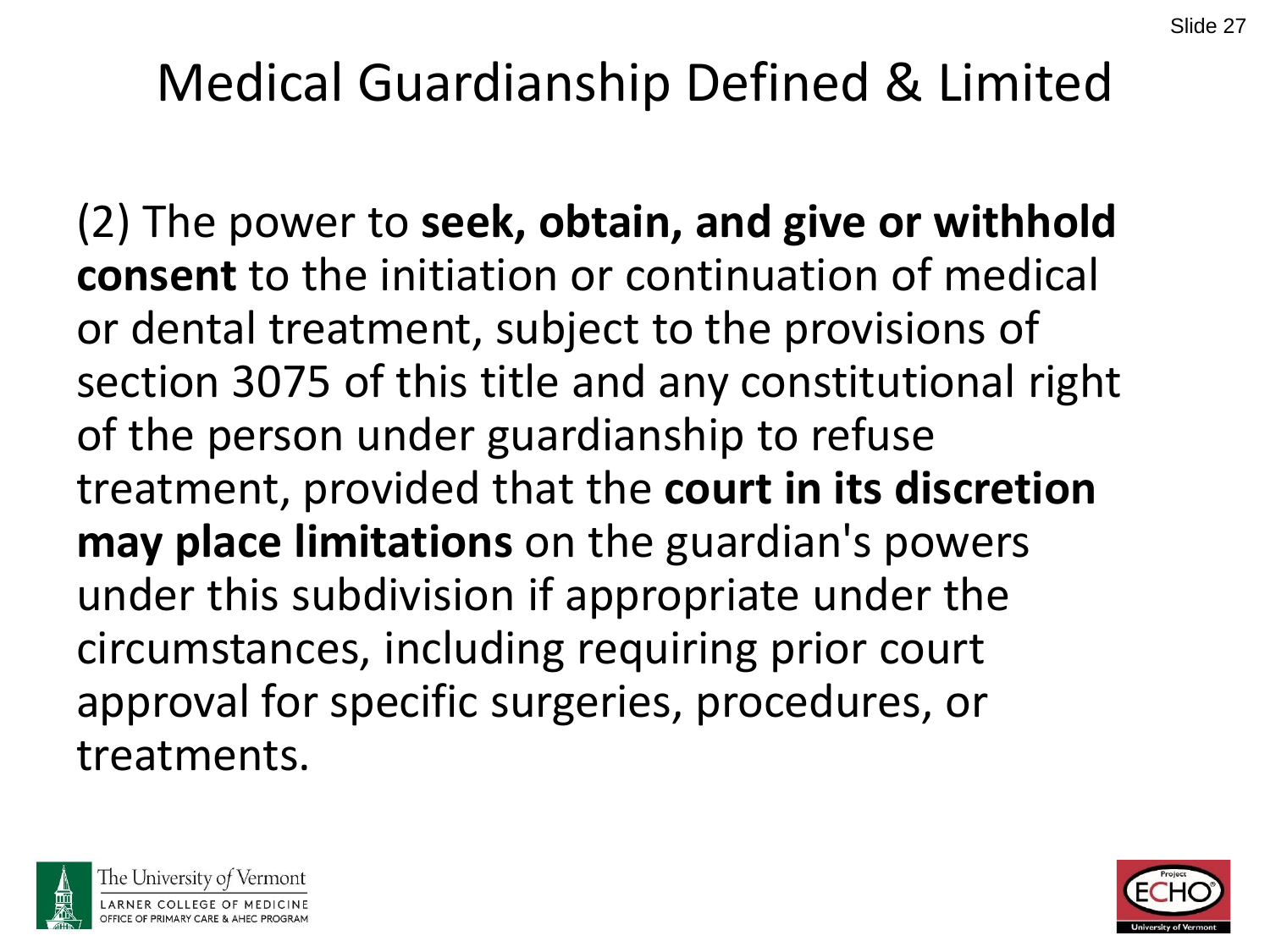## Additional Limitations on Medical Power

#### **§ 3074. Commitment, sterilization, involuntary treatment, and involuntary medication**

Nothing in this chapter shall give the guardian of a person authority to:

(1) place that person in a State school or **hospital** except pursuant to 18 V.S.A. § 7601 et seq. or 18 V.S.A. § 8801 et seq. (2) consent to an **involuntary treatment or medication**  petition pursuant to 18 V.S.A. chapter 181. (3) consent to sterilization or to a petition for involuntary sterilization pursuant to 18 V.S.A. chapter 204. (4) consent to a petition for custody, care, or habilitation filed pursuant to 18 V.S.A. chapter 206.



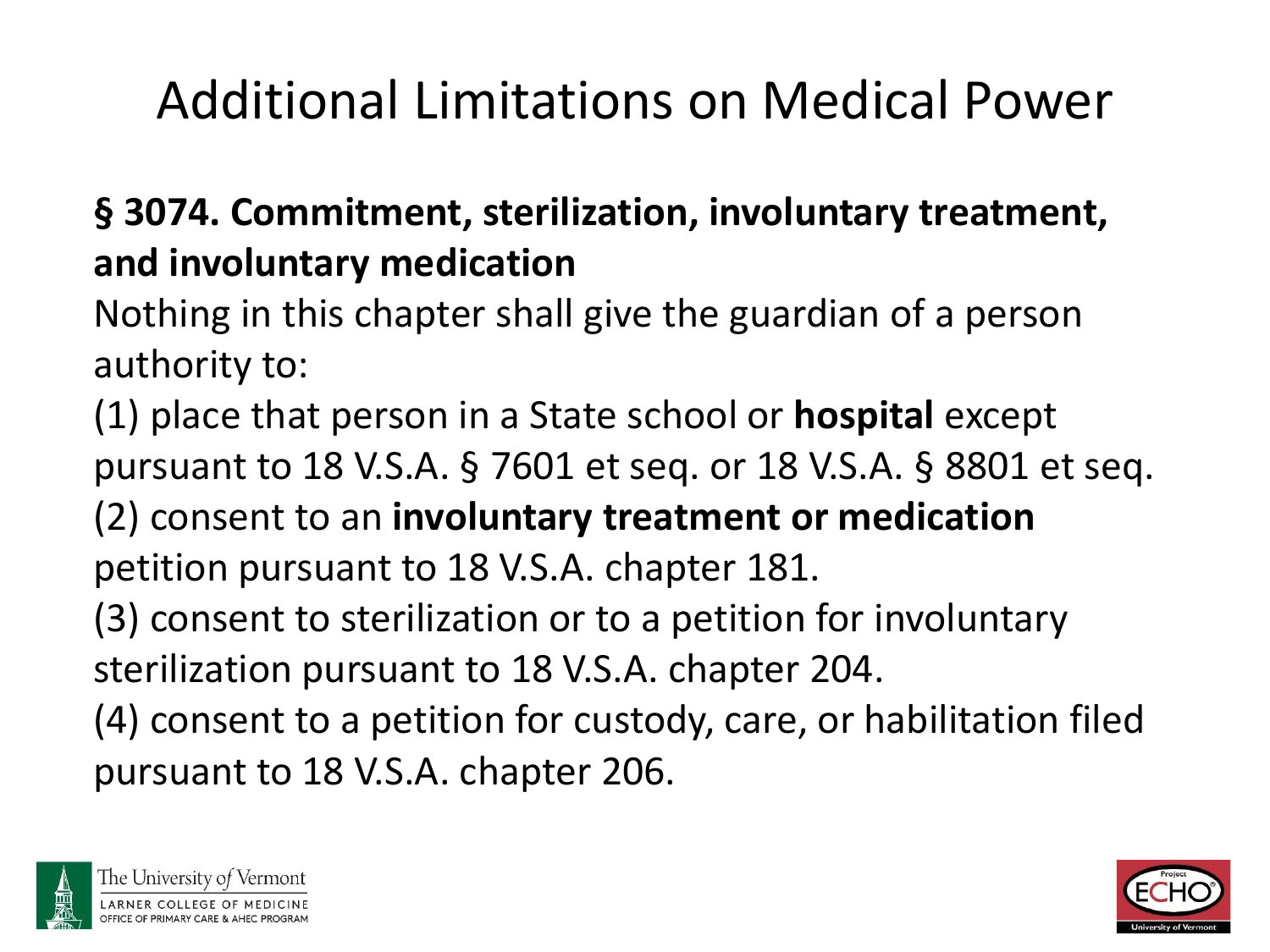#### End of Life Decision-Making for People Under Guardianship

- $\triangleright$  Individuals under guardianship, or being evaluated for guardianship, cannot complete Advance Directive forms
- $\triangleright$  If the person under guardianship executed a medical Advance Directive before becoming mentally disabled, the authority of the agent/guardian and the instructions contained therein shall remain in effect unless the court orders otherwise
- $\triangleright$  Individuals must be involved in decision making to the greatest extent possible
- $\triangleright$  For those individuals under Title 14 guardianship, all requests for DNR/DNI's must be approved by the Probate court, unless there is advance directive in place which indicates person's choice DNR/DNI



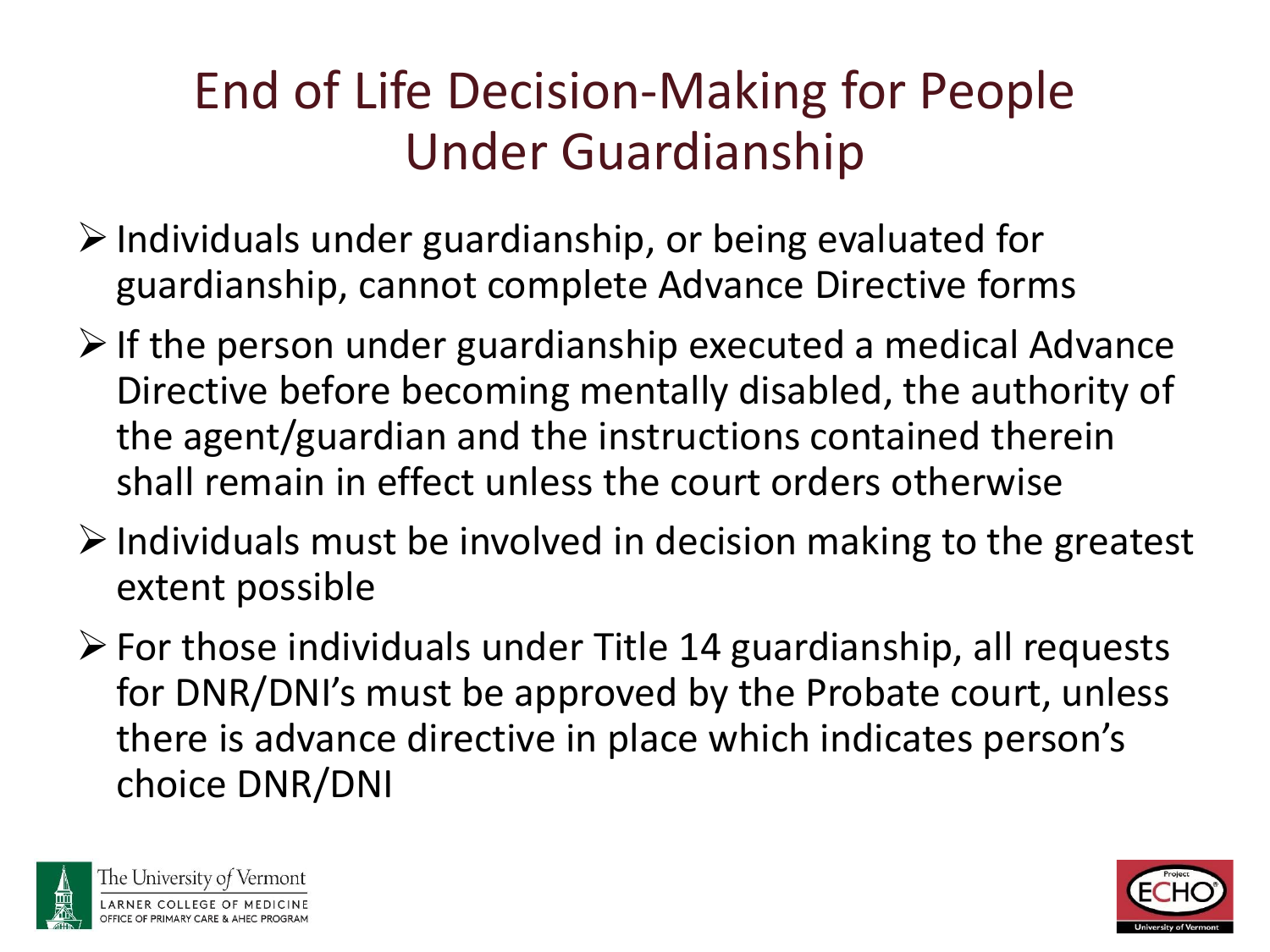#### Physician Letter to the Court re: DNR/DNI

Probate Courts require a **Statement from the patient's physician(s)**, including the:

- ➢**Nature of person's medical conditions** and determination of whether the person has an **irreversible and/or terminal condition**;
- ➢**Physician's recommendation** re: **code status** (meaning, the use of, or foregoing of, CPR upon cessation of heartbeat and respiratory function) and the **reasons for this recommendation,** including a description of what the effects of a **particular intervention** may be on this **specific person** and **why the intervention would be appropriate or inappropriate**;
- ➢**Physician's recommendation** re: the use of **other life-sustaining treatments**  that might reasonably be considered for a person with this condition, which might include the use of mechanical ventilatory support (ventilator, BiPap), hospitalization, use of a feeding tube, dialysis, and others; description of what the **effects of a particular intervention** may be on this specific person and why intervention would be appropriate or inappropriate.



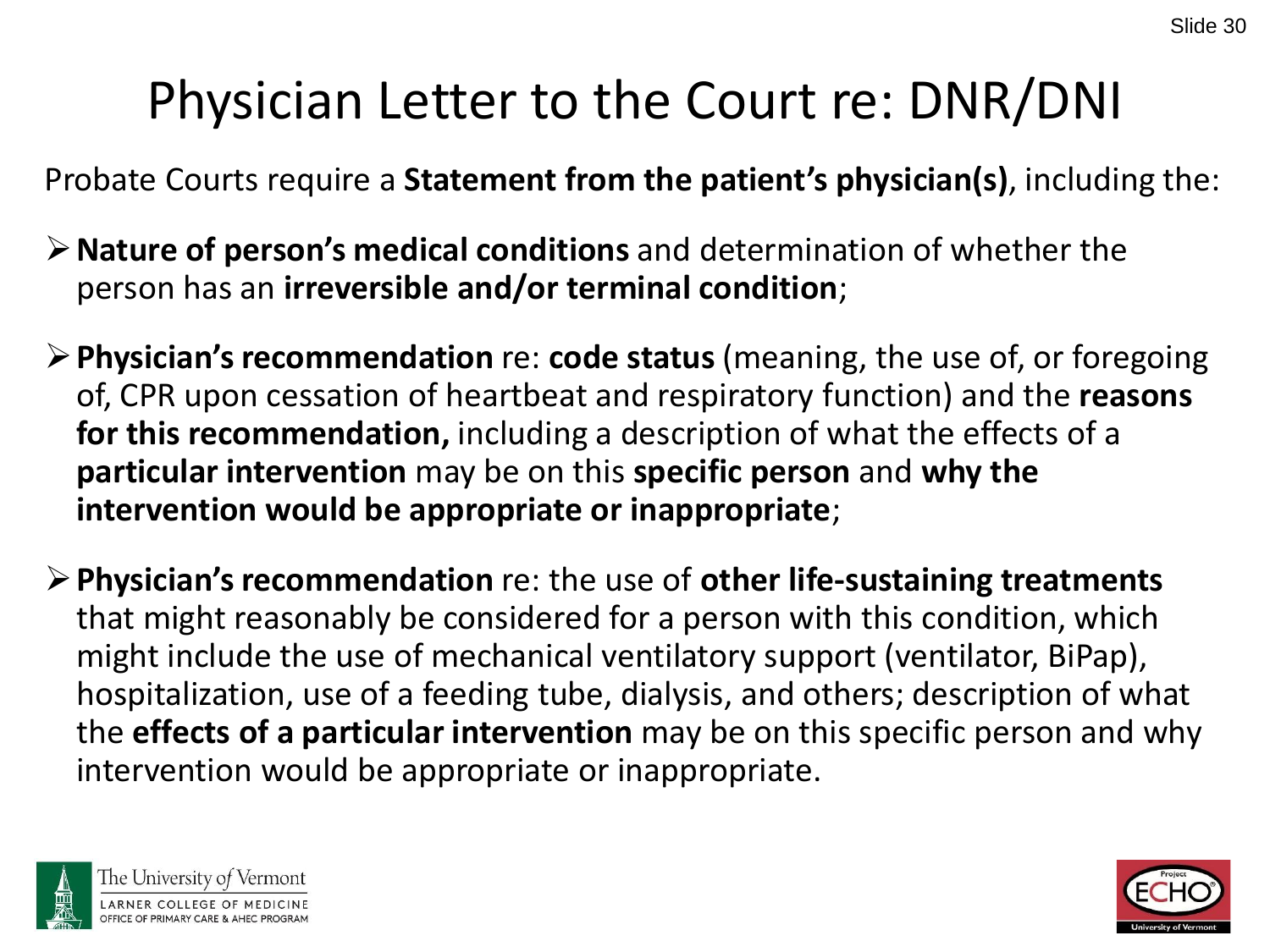#### **Getting a DNR/DNI in place for a patient with a guardian**

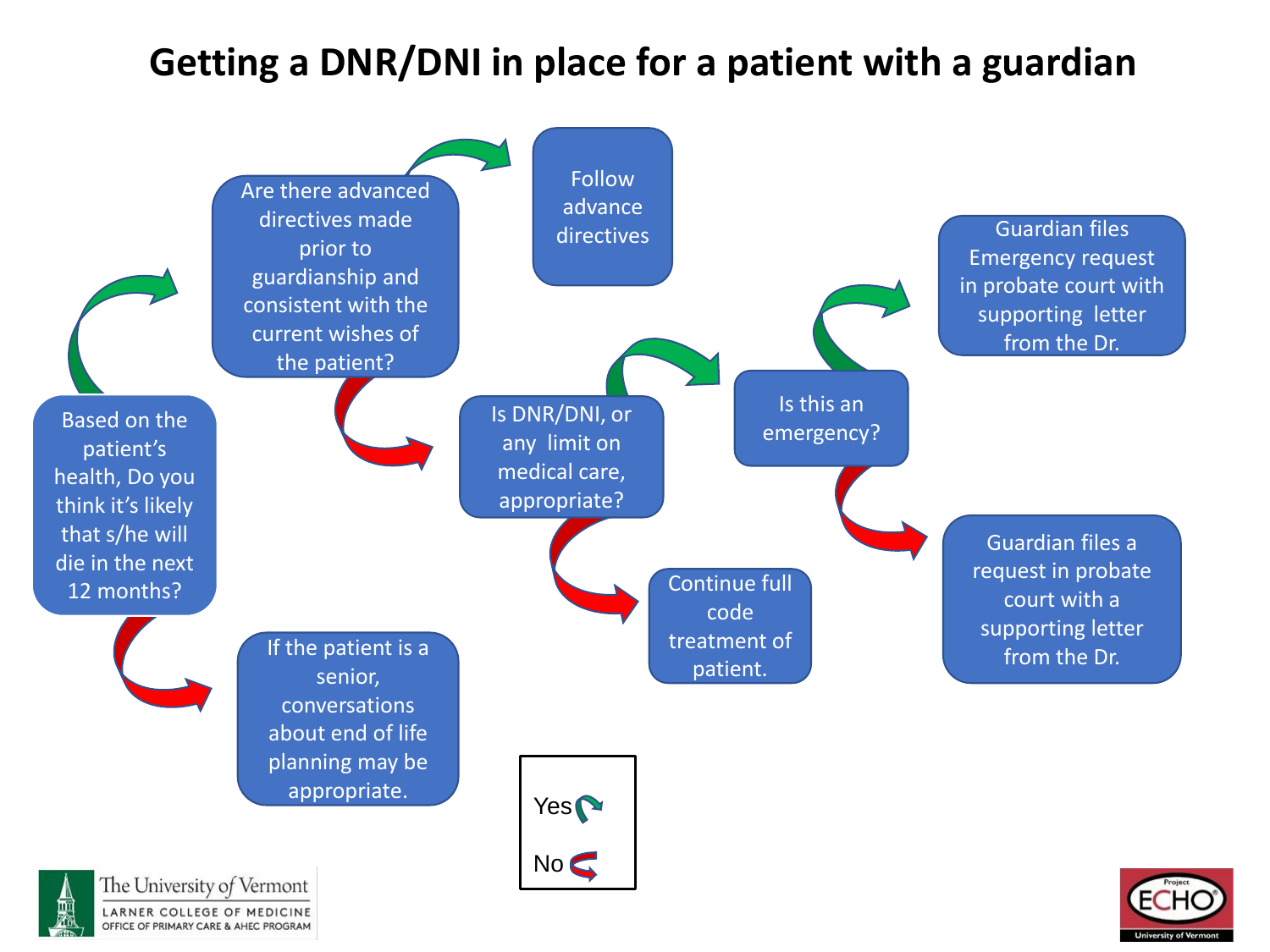#### **Getting a DNR/DNI in place for a patient with a guardian, cont.**





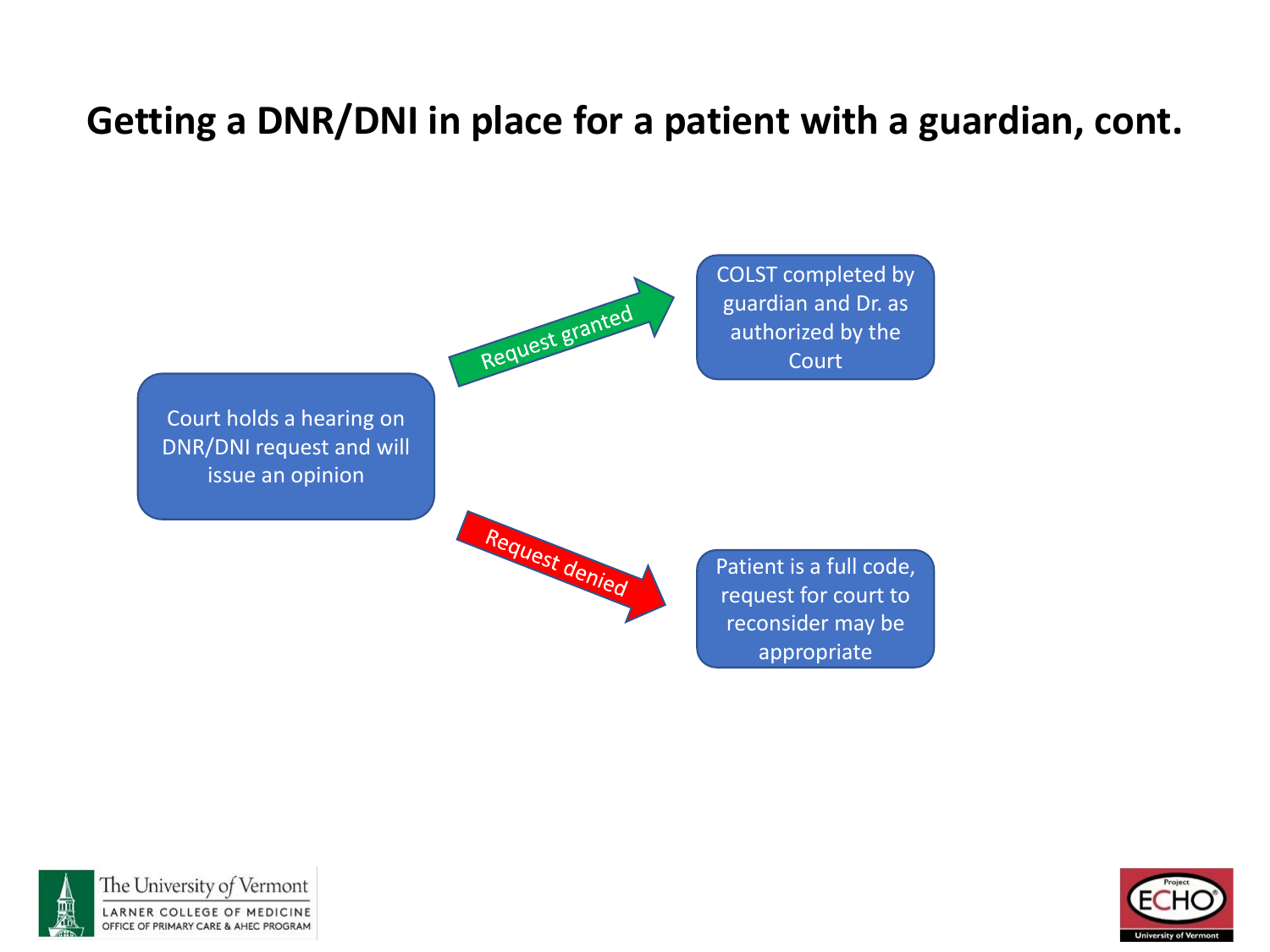# Petitioning for Guardianship- Questions to Ask Yourself

- ➢ Will guardianship actually make any difference in this situation?
- $\triangleright$  Is guardianship the right tool to address the issues?
- ➢ Have we assisted the person to develop the skills to make choices and decisions for themselves?
- ➢ Is it too late for POA and AD/HCA?
- ➢ Have we tried every alternative?



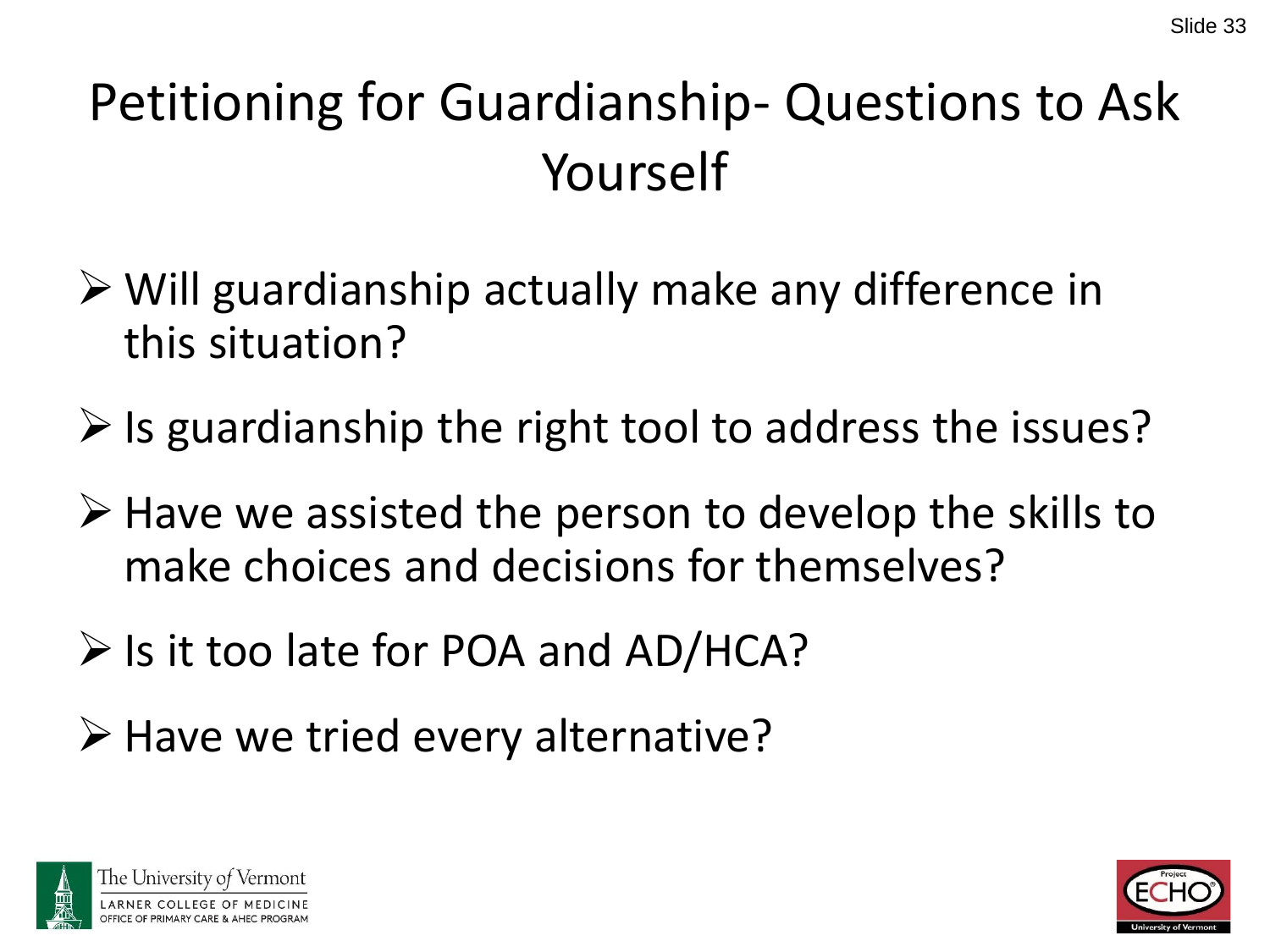# Requesting Emergency Guardianship If Absolutely Necessary

- ➢ Only applicable if the absence of a guardian will cause serious and irreparable harm to the individual
- ➢ All requests for emergency guardianship should be sent to the local District Probate Court
- ➢ If seeking a Public Guardian, contact the Office of Public Guardianship prior to submitting the petition



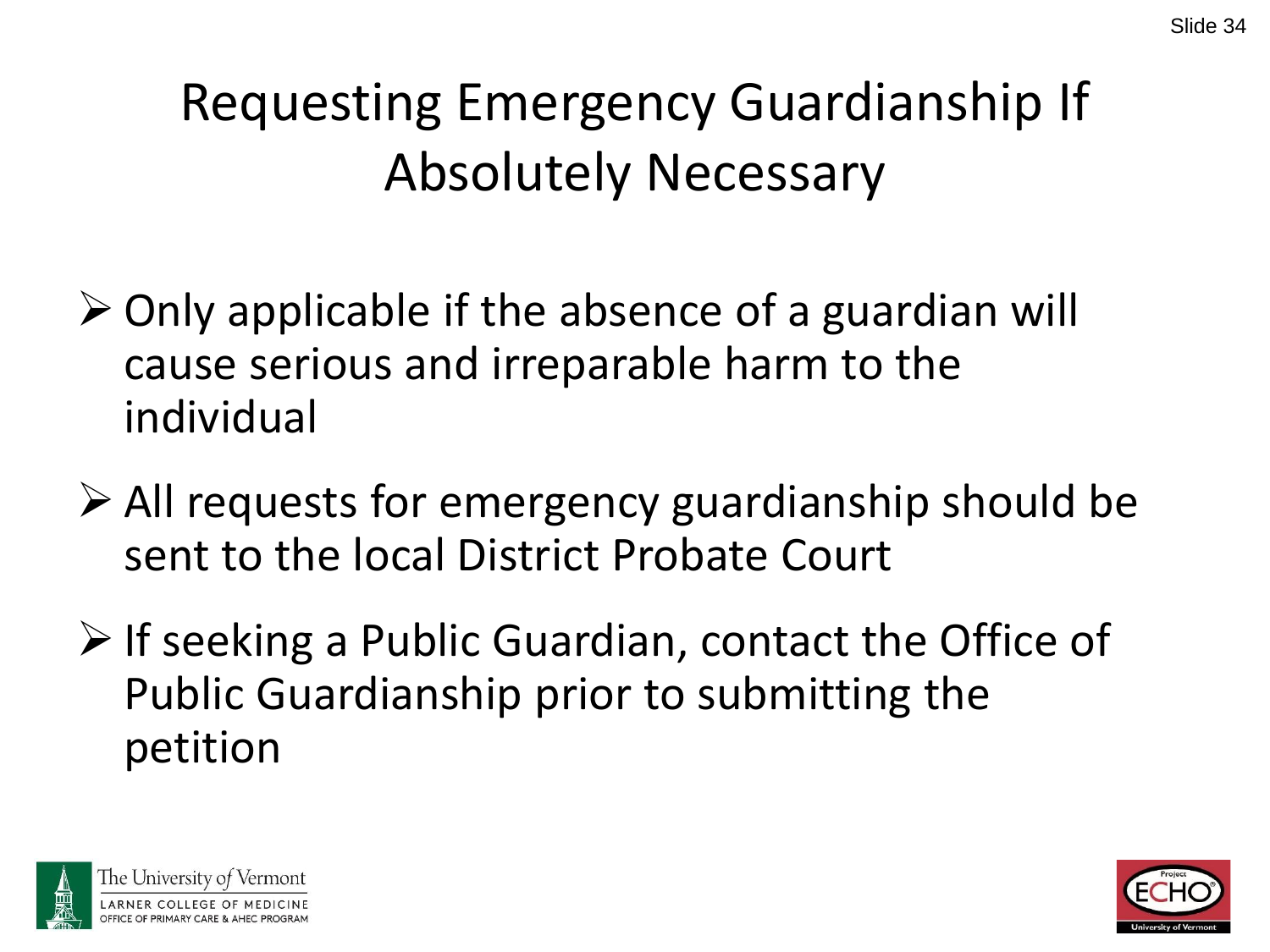# Helping Your Patients Avoid Guardianship (Jackie's wish list)

- $\triangleright$  Start conversations early
- ➢ Insist on Health Care Agent for patients of all ages (agent must agree to role)
- $\triangleright$  Assist with Advance Directives
- ➢ Urge Power of Attorney for finances
- ➢ Encourage completion of Long Term Care Medicaid Application
- $\triangleright$  Be transparent about diagnosis & prognosis
- ➢ Review ADs, HCA, and POA regularly for continued relevance given advancing age/disease



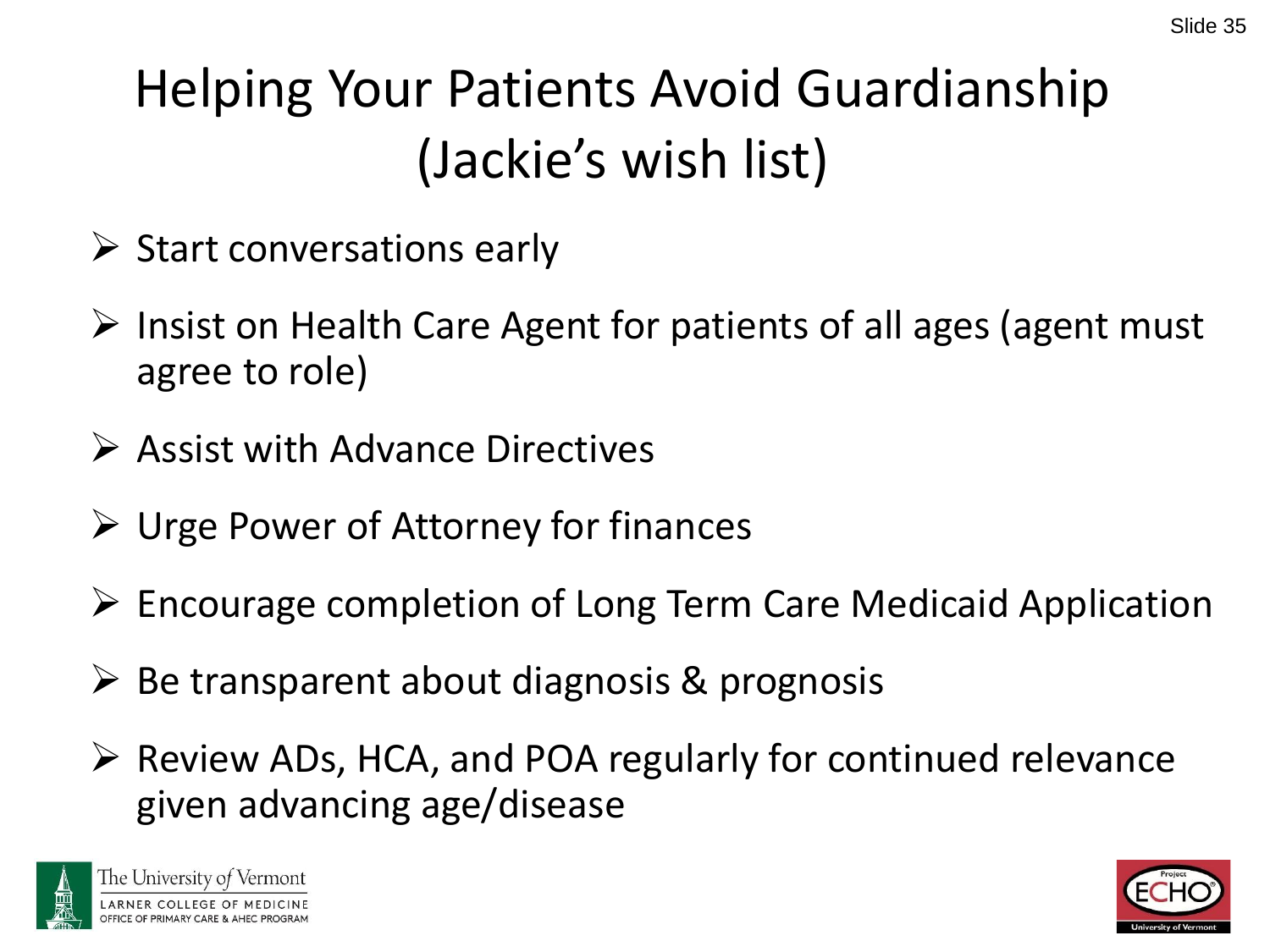#### Resources

- ➢[https://www.vermontjudiciary.org/sites/default/files/documents/Guardia](https://www.vermontjudiciary.org/sites/default/files/documents/Guardian%20Booklet.2018.pdf) n%20Booklet.2018.pdf
- ➢[Public Guardianship for Adults with Developmental Disabilities](https://legislature.vermont.gov/statutes/chapter/18/215) (18 VSA Chapter 215)
- ➢[Public Guardianship for Mentally Disabled Adults age 60 or over](https://legislature.vermont.gov/statutes/chapter/14/111) (14 VSA Chapter 111)
- ➢[Private Guardianship for Mentally Disabled Adults and Adults with](https://legislature.vermont.gov/statutes/chapter/14/111) Developmental Disabilities (14 VSA Chapter 111)
- ➢[Voluntary Guardianship 14 VSA 111/2671](https://legislature.vermont.gov/statutes/section/14/111/02671)
- ➢<https://vtethicsnetwork.org/>



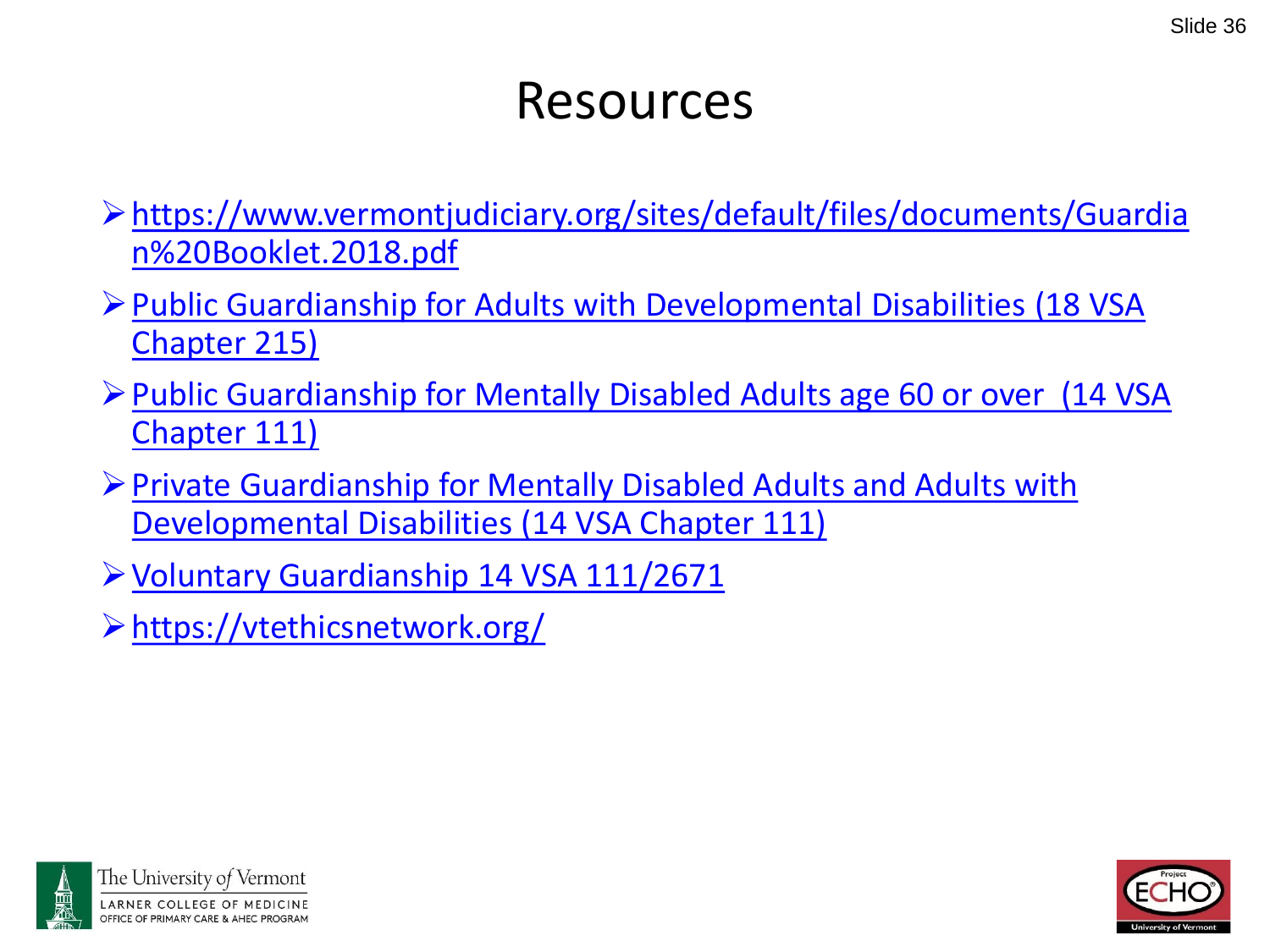#### Slide 37

#### Discussion and Q & A



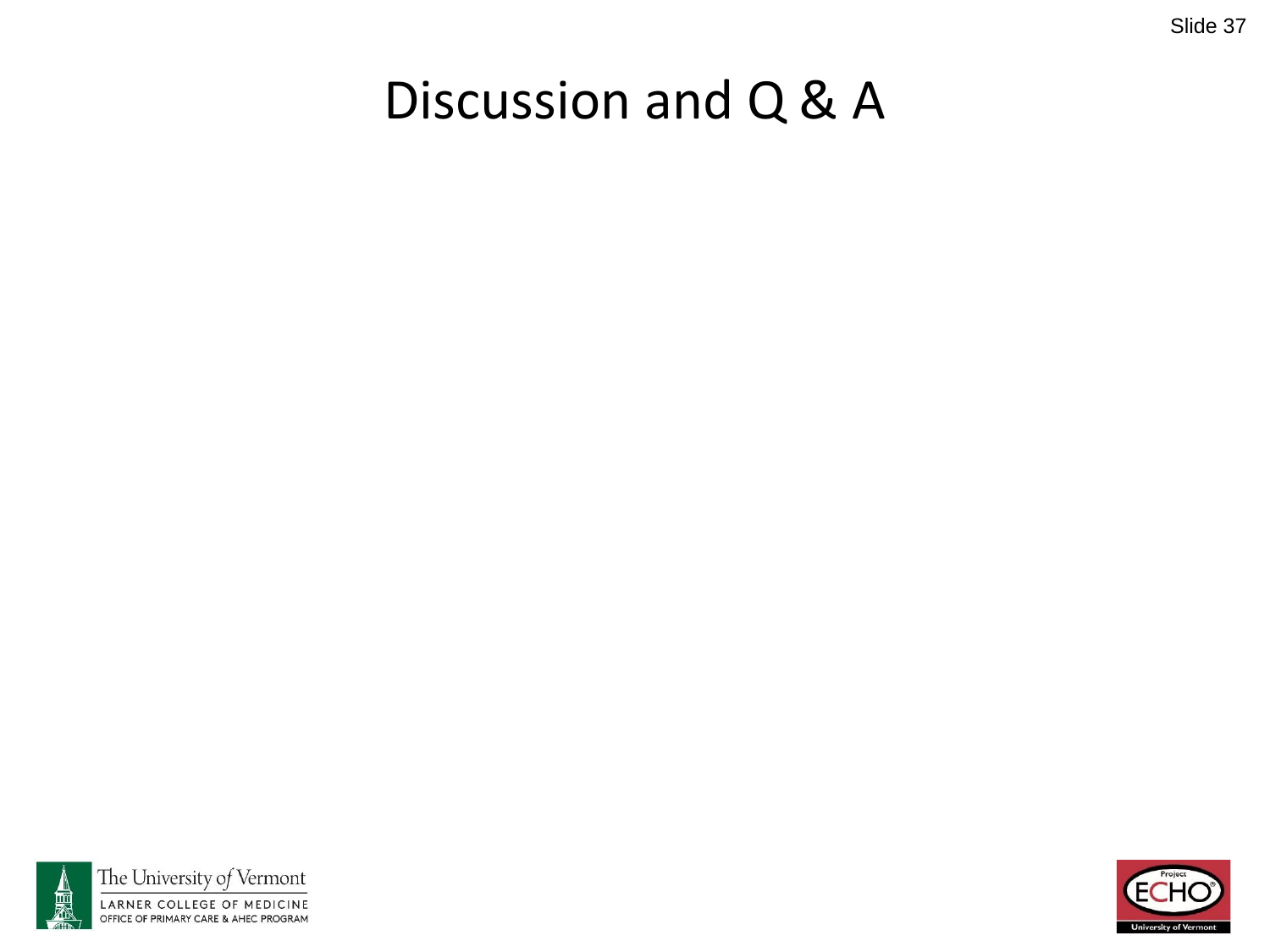#### Cases/HIPAA

#### DO NOT INCLUDE:

- Names
- Address
- DOB
- Phone/Fax #
- Email address
- Social Security #
- Medical Record #



The discussion and materials included in this conference are confidential and privileged pursuant to 26VSA Section 1441-1443. This material is intended for use in improving patient care. It is privileged and strictly confidential and is to be used only for the evaluation and improvement of patient care.



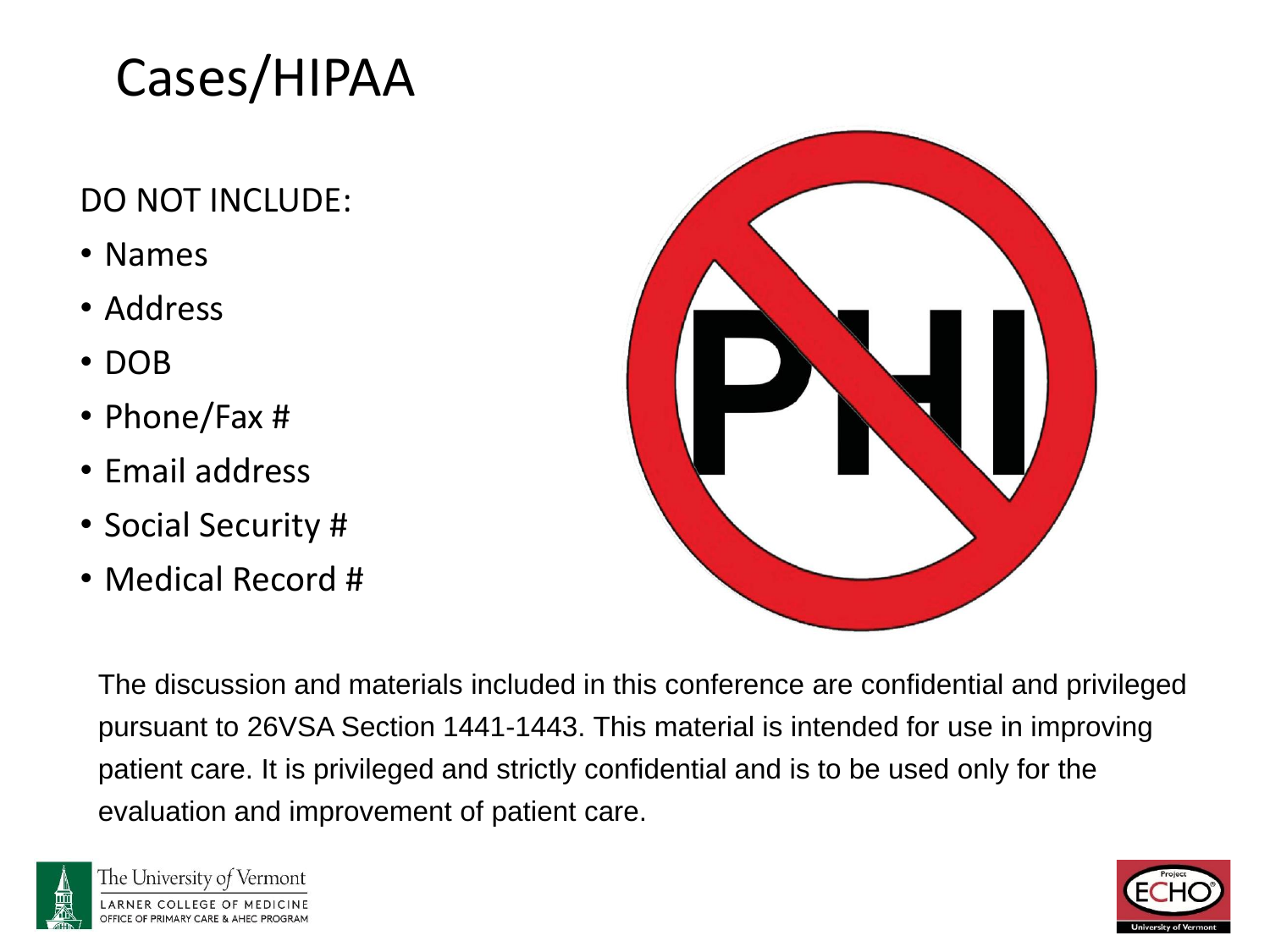#### Case Presentation Format

Case presentation from a participant (a *real-world case, from the field)* Then

Clarifying questions about the case from group to case presenter Then

Ideas, suggestions, recommendations from participants

Then

Ideas, suggestions, recommendations from ECHO faculty team

Then

Additional discussion, if any (All)

Then

Summary of case discussion

(course co-directors: Mary Val Palumbo, DNP, APRN, GNP-BC and John Steele Taylor MD)



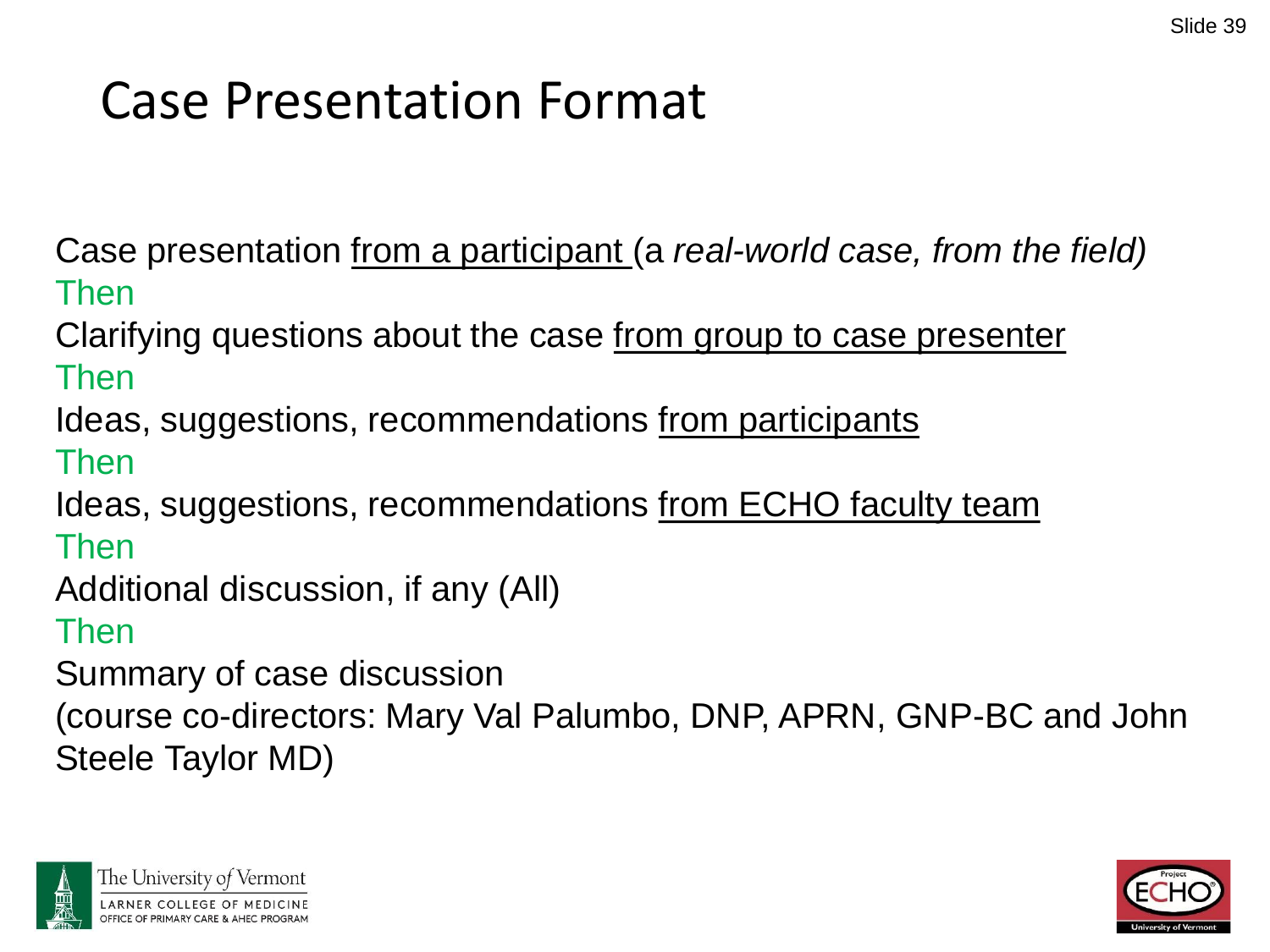#### • RECORDING TO BE STOPPED FOR CASE PRESENTATION



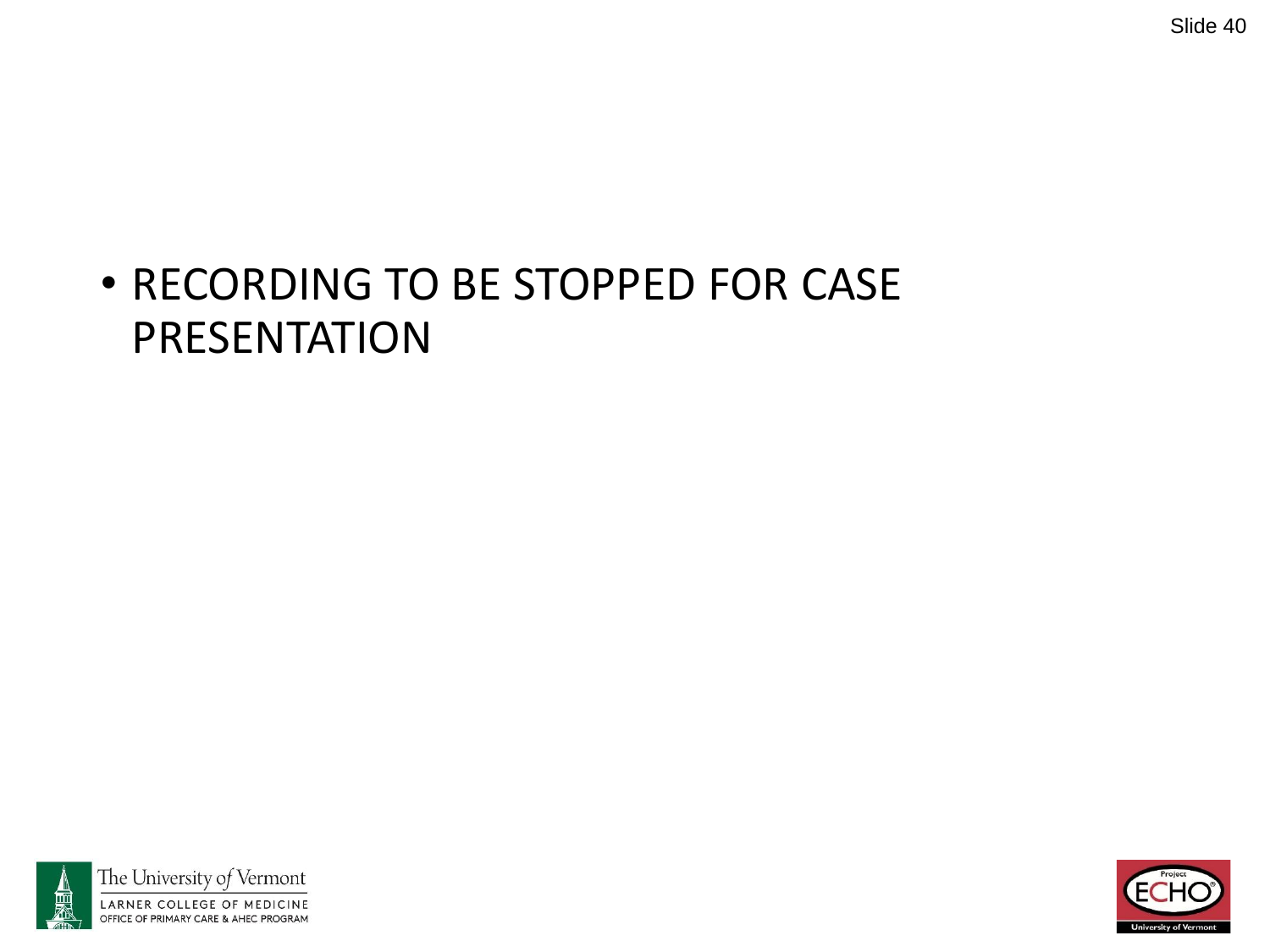#### Questions and Discussion from the group….



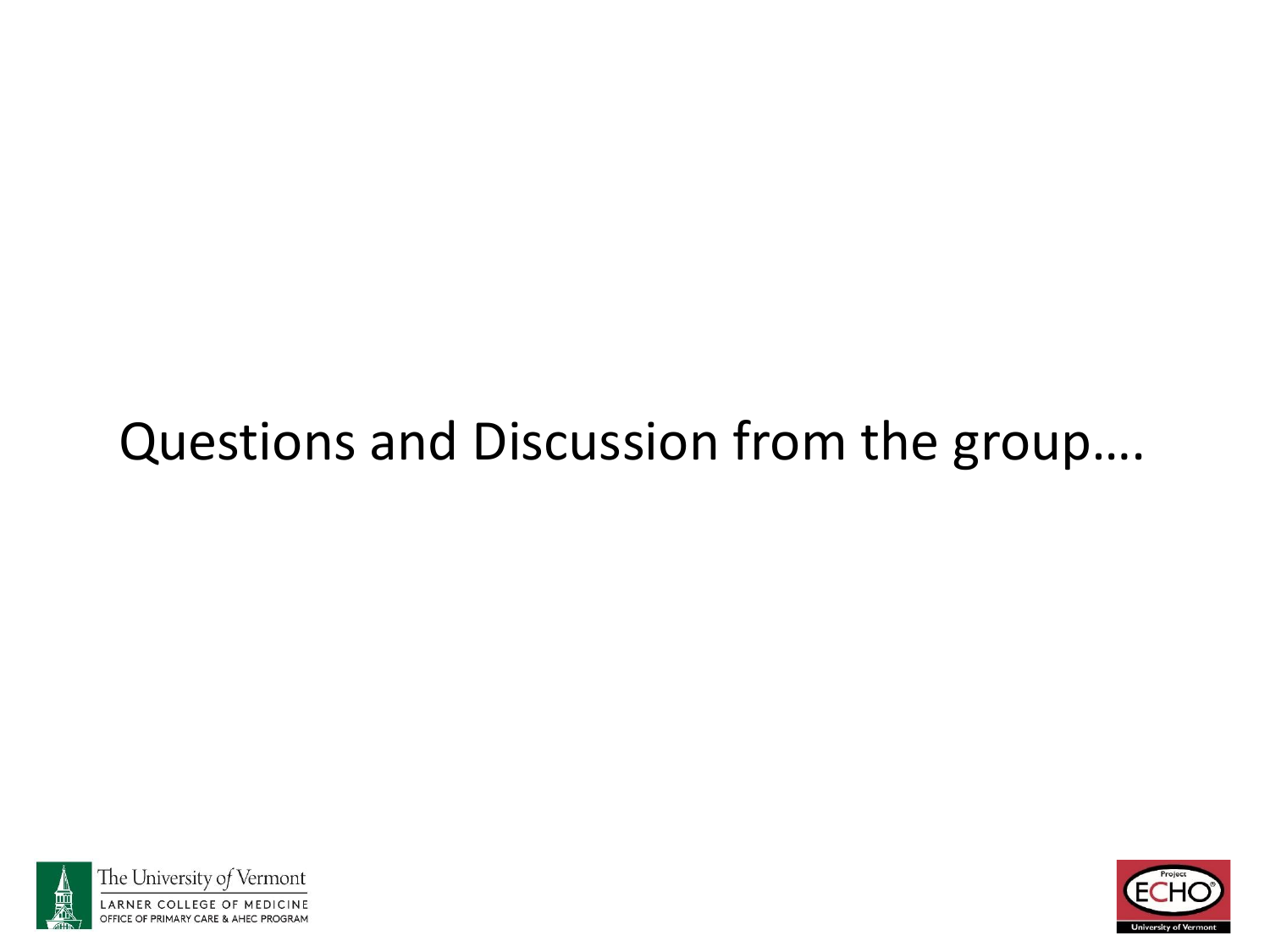#### Prep for Next Session

Prior to each session, if you have specific questions for our faculty expert(s), please let us know and we will pass along ahead of time.

| **SESSIONS ARE ON THURSDAYS FROM 7:30AM TO 9:00AM** (3rd Thursday of each month) |                    |                                                                                                                                                                                                   |
|----------------------------------------------------------------------------------|--------------------|---------------------------------------------------------------------------------------------------------------------------------------------------------------------------------------------------|
| <b>DATES</b>                                                                     | <b>SESSION</b>     | DIDACTIC TOPICS (in addition to case review)                                                                                                                                                      |
| <b>Sep 16</b>                                                                    | TeleECHO Session 1 | <b>Importance of Early Evaluation of Cognitive Complaints</b><br>(John Taylor, MD, UVMMC Memory Program Co-Director)                                                                              |
| <b>Oct 21</b>                                                                    | TeleECHO Session 2 | Living Alone with Dementia - Challenges for PC teams<br>(Mary Val Palumbo, DNP, APRN, GNP-BC, UVMMC Memory Program)                                                                               |
| <b>Nov 18</b>                                                                    | TeleECHO Session 3 | Care Giver Supports & Services (John Coffin, MSW; Allegra Miller, Family Caregiver)                                                                                                               |
| <b>Dec 16</b>                                                                    | TeleECHO Session 4 | <b>Dementia and Driving (Heather Zuk, OTR, CDRS, CDI, UVMMC Driver Rehab)</b>                                                                                                                     |
| <b>Jan 20</b>                                                                    | TeleECHO Session 5 | <b>Community Programming for People With Dementia and Care Partners</b><br>(Tiffany Smith, MA, CRTS, CDP, Program Administrator State Unit on Aging)                                              |
| <b>Feb 17</b>                                                                    | TeleECHO Session 6 | Non-pharmacological approaches to behavioral issues for caregivers<br>(Lori McKenna, MSW, LICSW, UVMMC Memory Program)                                                                            |
| <b>Mar 17</b>                                                                    | TeleECHO Session 7 | Legal Issues of Guardianship, Competency and Power of Attorney<br>(Jackie Rogers, PhD, DAIL Public Guardian Program)                                                                              |
| <b>Apr 21</b>                                                                    | TeleECHO Session 8 | End Of Life Planning and Palliative Care (Zail S. Berry, MD, MPH, UVMMC Geriatrics)                                                                                                               |
| <b>May 19</b>                                                                    | TeleECHO Session 9 | <b>Managing Behavioral Issues and Sleep - Pharmacological Approaches</b><br>(Doug Franzoni, PharmD, BCGP, Meds To Beds Supervisor, UVMMC Outpatient<br>Pharmacy, Geriatric Consultant Pharmacist) |



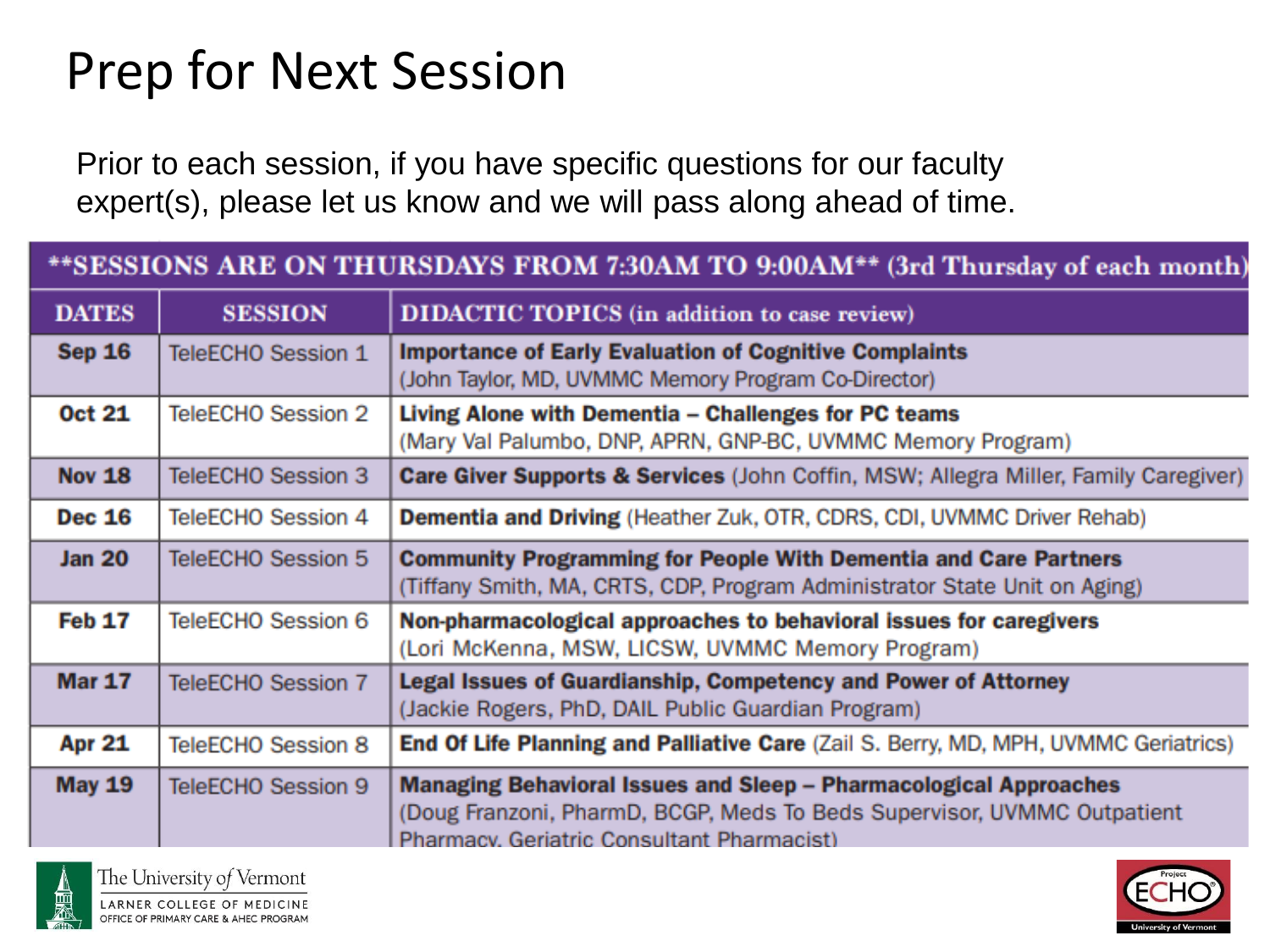

#### **Dementia Clinical Consults** 45 min slots available  $2^{nd}$  and  $4^{th}$  Wednesdays

#### 2-4 PM

Sign up at: https:// www.signupgenius.com/ go/5080B4AACAE2FA6FC1-corner



**Diagnosis & Management** of Dementia



**For Primary Care and other** healthcare providers.



Or Email: Mary.Palumbo@med.uvm.edu

#### Online Learning via Vermont **Health Learn**

#### (CMEs at your own pace)

Register at https://catalog.vthl.org/ product?catalog=Dementia-Diagnosis-Treatment-Management